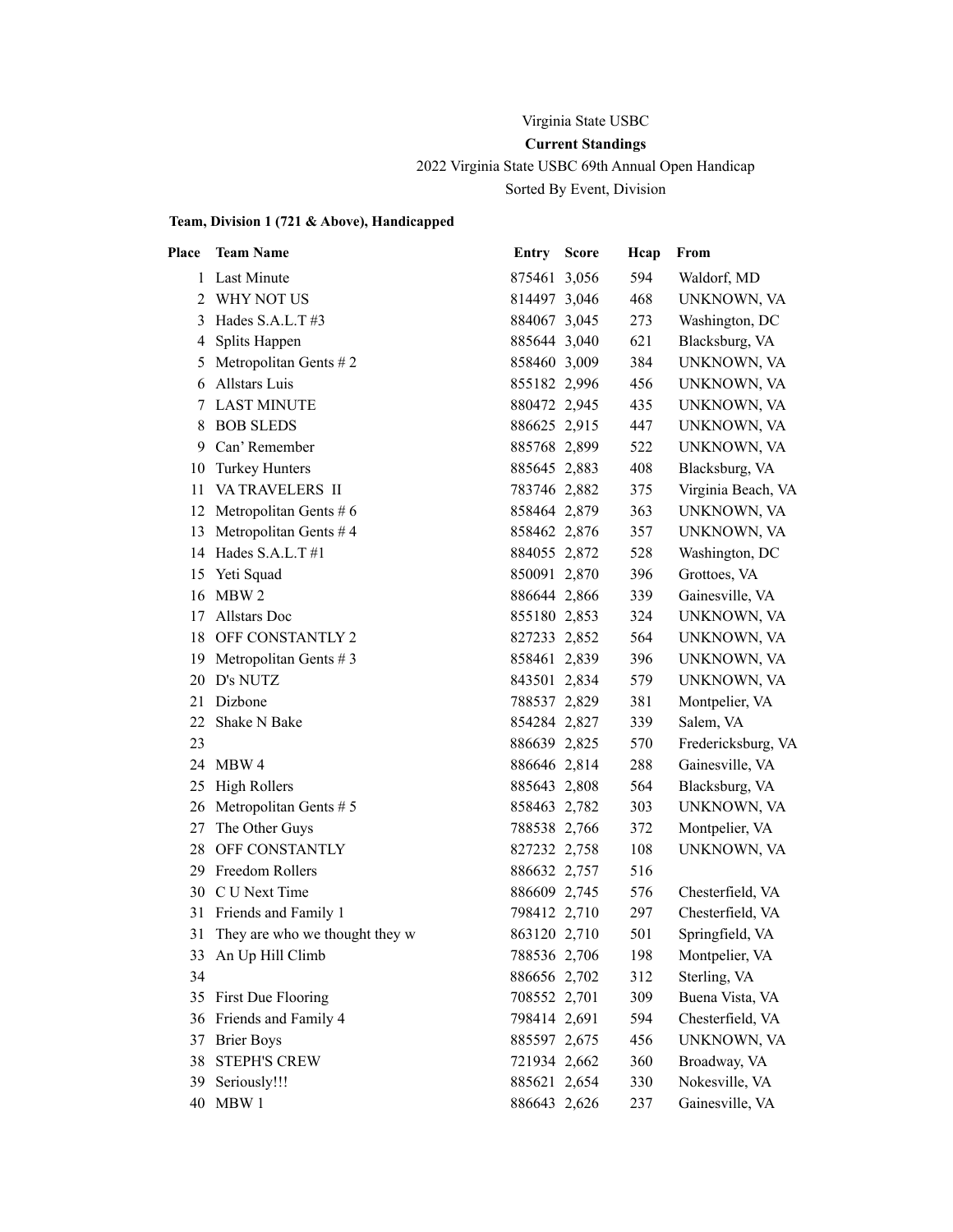| 40 Shannon Lineberry Team 1 | 743004 2,626 | 579 | Fairfield, VA    |
|-----------------------------|--------------|-----|------------------|
| 42 Allstars Noel            | 855183 2,618 | 531 | UNKNOWN, VA      |
| 43 Pinbusters               | 853088 2,606 | 450 | UNKNOWN, VA      |
| 44 Brooklyn Strikers        | 886599 2,603 | 489 | UNKNOWN, VA      |
| 45 Friends and Family 5     | 798413 2,566 | 480 | Chesterfield, VA |
| 46 Hades S.A.L.T $#2$       | 884054 2,539 | 354 | Washington, DC   |
|                             |              |     |                  |

Page 1 of 21

May 17, 2022 02:42 PM

# Virginia State USBC **Current Standings** 2022 Virginia State USBC 69th Annual Open Handicap Sorted By Event, Division

#### **Team, Division 1 (721 & Above), Handicapped**

| <b>Place</b> Team Name      | Entry Score  |                  | Heap From |                  |
|-----------------------------|--------------|------------------|-----------|------------------|
| 47 Riley's Truck & Auto     |              | 861764 2,518 279 |           | <b>SALEM, VA</b> |
| 48 Metropolitan Gents $# 1$ | 858459 2,499 |                  | 573       | UNKNOWN. VA      |
| 49 Friends and Family 3     | 798415 2,497 |                  | 435       | Chesterfield, VA |
| 50 Capybaras                | 789626 2,450 |                  | -264      | Arlington, VA    |
|                             |              |                  |           |                  |

The lowest score to cash is 2450.

#### **Team, Division 2 (720 & Below), Handicapped**

| Place | <b>Team Name</b>         | Entry        | <b>Score</b> | Heap | From               |
|-------|--------------------------|--------------|--------------|------|--------------------|
|       | 1 VA TRAVELERS           | 783745 2,862 |              | 738  | Virginia Beach, VA |
|       | 2 Fat Lives Matter       | 886618 2,849 |              | 858  | Mechanicsville, V  |
|       | 2 SANDBAGGERS            | 788950 2,849 |              | 621  | Elkton, VA         |
|       | 4 Friends and Family 2   | 798411 2,833 |              | 1131 | Chesterfield, VA   |
|       | 5 EA CONSTRUCTION        | 814520 2.786 |              | 612  | Dublin, VA         |
| 6.    | Allstars Whitted         | 855184 2,769 |              | 717  | UNKNOWN, VA        |
| 7     | Gutter Gang              | 885646 2.738 |              | 828  | Blacksburg, VA     |
| 8     | Get The Money            | 874757 2,737 |              | 891  | Clinton, MD        |
| 9     | Metropolitan Gents $# 7$ | 858465 2.735 |              | 660  | UNKNOWN, VA        |
| 10    | TGIF                     | 790596 2.731 |              | 753  | Prince George, VA  |
| 11    | Allstars Karen           | 855181 2,707 |              | 804  | UNKNOWN, VA        |
|       | 12 Neighbors             | 844390 2,598 |              | 903  | UNKNOWN, VA        |

The lowest score to cash is 2598.

#### **Team, Team Scratch, Scratch**

| <b>Place</b> Team Name      |              | Entry Score Heap From |                |
|-----------------------------|--------------|-----------------------|----------------|
| 1 Hades $S.A.L.T$ #3        | 884067 2,772 |                       | Washington, DC |
| 2 OFF CONSTANTLY            | 827232 2,650 |                       | UNKNOWN, VA    |
| 3 Metropolitan Gents $\# 2$ | 858460 2,625 |                       | UNKNOWN, VA    |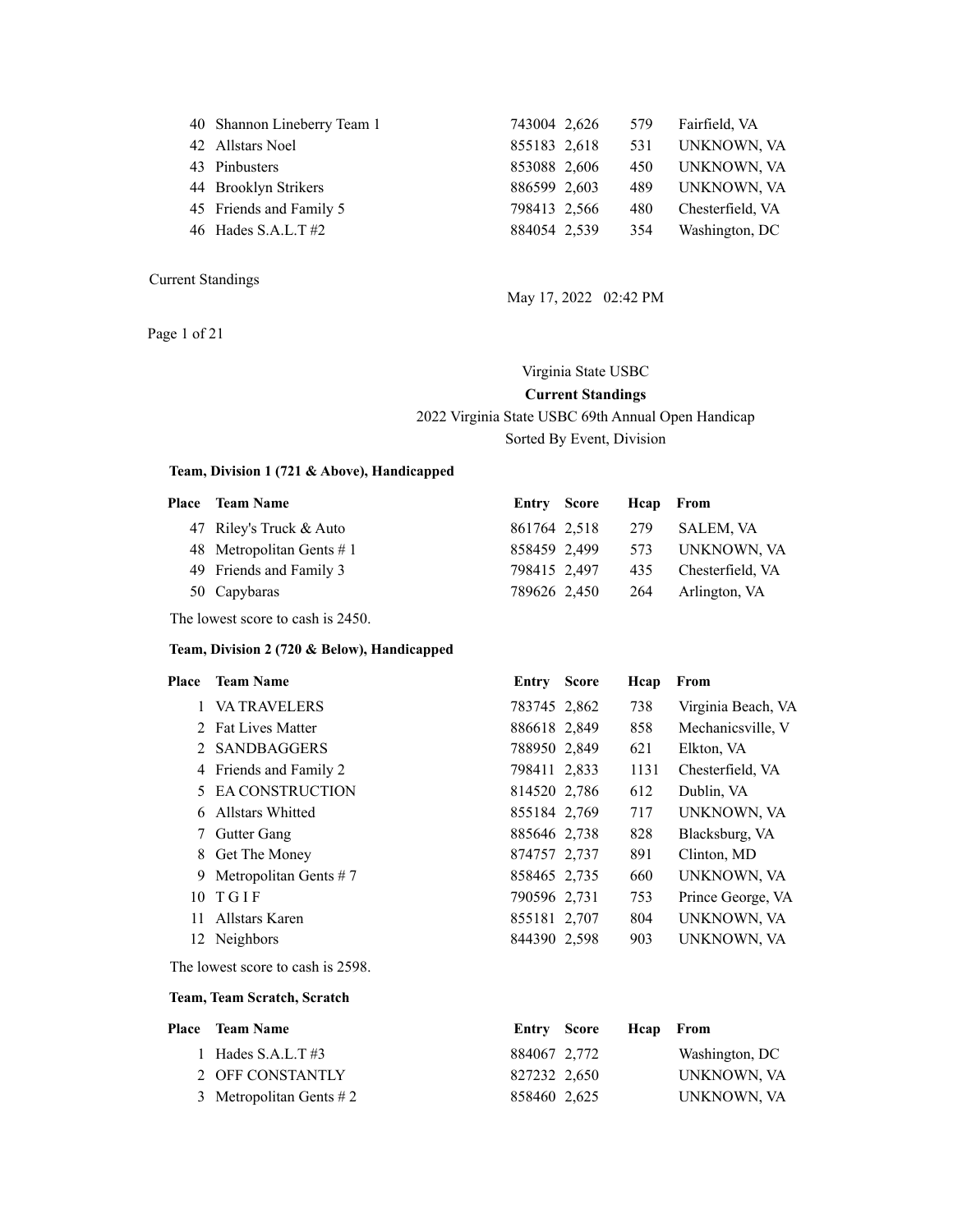|    | 4 Allstars Luis             | 855182 2,540 | UNKNOWN, VA      |
|----|-----------------------------|--------------|------------------|
| 5  | Allstars Doc                | 855180 2,529 | UNKNOWN, VA      |
|    | 6 MBW 2                     | 886644 2,527 | Gainesville, VA  |
| 7  | MBW 4                       | 886646 2,526 | Gainesville, VA  |
|    | 8 An Up Hill Climb          | 788536 2,508 | Montpelier, VA   |
| 9  | Shake N Bake                | 854284 2,488 | Salem, VA        |
|    | 10 Metropolitan Gents $# 5$ | 858463 2,479 | UNKNOWN, VA      |
|    | 11 Last Minute              | 875461 2,462 | Waldorf, MD      |
|    | 12 Dizbone                  | 788537 2,448 | Montpelier, VA   |
|    | 13 Friends and Family 1     | 798412 2,413 | Chesterfield, VA |
|    | 14 The Other Guys           | 788538 2,394 | Montpelier, VA   |
| 15 | MBW 1                       | 886643 2,389 | Gainesville, VA  |
|    | 16 Hades S.A.L.T $#1$       | 884055 2,344 | Washington, DC   |
| 17 | Seriously!!!                | 885621 2,324 | Nokesville, VA   |
| 18 | Riley's Truck & Auto        | 861764 2,239 | <b>SALEM, VA</b> |
|    | 19 Hades S.A.L.T $#2$       | 884054 2,185 | Washington, DC   |

The lowest score to cash is 2185.

Current Standings

Page 2 of 21

May 17, 2022 02:42 PM

Virginia State USBC **Current Standings** 2022 Virginia State USBC 69th Annual Open Handicap Sorted By Event, Division

#### **Doubles, Division 1 (361 & Above), Handicapped**

| Place           | <b>Team Name</b>                                | Entry        | <b>Score</b> | Hcap | From               |
|-----------------|-------------------------------------------------|--------------|--------------|------|--------------------|
| $\mathbf{1}$    | Tinsley Martessa D. \ Wilkerson Donzell C.      | 884055 1,629 |              | 279  | Washington, DC     |
| 2               | Stephens Alexander \ Vicars Caleb A.            | 875461 1,588 |              | 222  | Waldorf, MD        |
| 3               | Brownie Robert A. $\setminus$ Orfield Robert D. | 886609 1,495 |              | 117  | Chesterfield, VA   |
| 4               | Casey Lenn R. \ McGregor Ronald A.              | 855184 1,476 |              | 297  | UNKNOWN, VA        |
| 5.              | Owens Brian K. \Douglas Frederick H. Jr         | 886632 1,473 |              | 255  |                    |
| 6               | Harge Angela M. $\forall$ Williams Eric         | 886639 1,468 |              | 294  | Fredericksburg, VA |
| $7\overline{ }$ | Clay Kristan S. \Thompson Ciara N.              | 884055 1,465 |              | 147  | Washington, DC     |
| 8               | Watkins Tyrone R. Jr \ Dickerson Dmitri A.      | 884067 1,459 |              | 180  | Washington, DC     |
| 9               | Linkous Dylan L. \ Linkous Joseph R.            | 885643 1,455 |              | 294  | Blacksburg, VA     |
| 9               | Lineberry Shannon Q. \ Montgomery Will C.       | 743004 1,455 |              | 204  | Fairfield, VA      |
| 11              | Kindig Anthony W. \ Denton Max D.               | 886599 1,452 |              | 297  | UNKNOWN, VA        |
| 12              | Webster John A. Jr \ Poe David C. Jr            | 858461 1,444 |              | 162  | UNKNOWN, VA        |
| 13              | Dysart Noel K. \ Holtzclaw John W.              | 855183 1,443 |              | 222  | UNKNOWN, VA        |
|                 | 14 Guilliams Doyle D. \ Humphreys Bryan L.      | 854284 1,440 |              | 237  | Salem, VA          |
| 15              | Prince William J. Jr \ Woodall Thomas P.        | 783746 1,437 |              | 129  | Virginia Beach, VA |
| 16              | Taylor Carroll E. Jr \ Taylor Davis             | 798414 1,435 |              | 180  | Chesterfield, VA   |
|                 |                                                 |              |              |      |                    |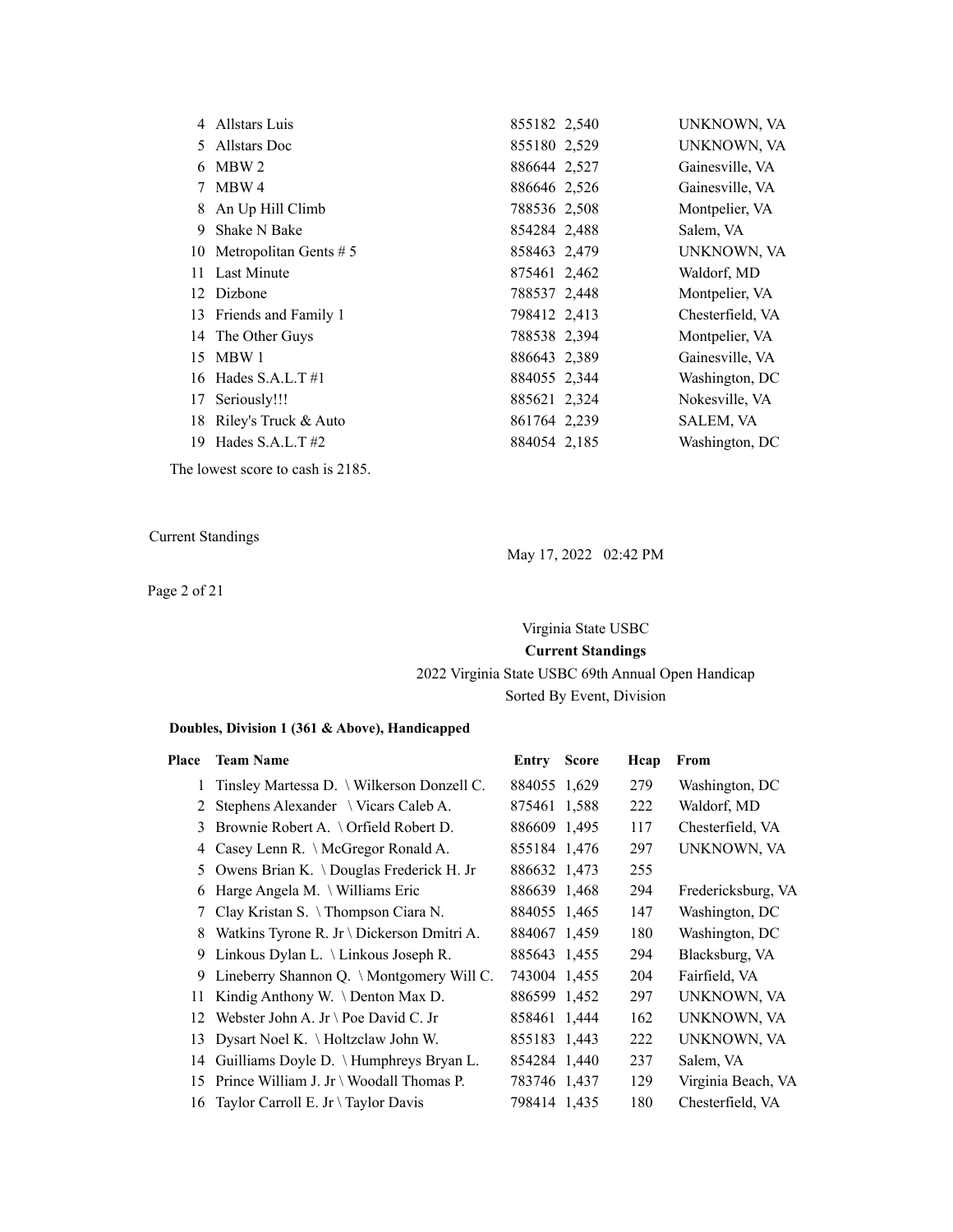|    | 17 Harkless C Bruce \ Rudy Tyrus R.         | 858462 1,433 | 243 | UNKNOWN, VA        |
|----|---------------------------------------------|--------------|-----|--------------------|
| 18 | Sacro Vincent J. \ Wetherington Jesse W. Jr | 886656 1,426 | 198 | Sterling, VA       |
| 19 | Greene Evelyn C. \ Roy Kevin A.             | 855182 1,423 | 273 | UNKNOWN, VA        |
| 20 | Reuss-Dean Cheyanne \ Hester Jamie D. Jr    | 886644 1,420 | 204 | Gainesville, VA    |
| 21 | Carter Diamond \Thompson Tubar              | 855180 1,419 | 156 | UNKNOWN, VA        |
| 22 | Glenn Daryl J. \Pope Jerrold M.             | 858462 1,418 | 114 | UNKNOWN, VA        |
| 23 | Williams Albert G. Sr \ Brooks Leo N.       | 788537 1,416 | 192 | Montpelier, VA     |
| 24 | James Mark N. \ Marshall Eugene L. II       | 858463 1,415 | 237 | UNKNOWN, VA        |
| 25 | Tucker Dan T. Jr \ Blowers Don E.           | 798413 1,412 | 162 | Chesterfield, VA   |
| 26 | Miller Kyle D. \ Miller Robert D.           | 721934 1,407 | 39  | Broadway, VA       |
| 27 | Coffey Edward L. \ Brooks John W. III       | 708552 1,406 | 231 | Buena Vista, VA    |
| 27 | Bailey Brian D. \ Woodson Benjamin L. Sr    | 886632 1,406 | 261 |                    |
| 29 | Abt Jeff \ Eisemann William J. Jr           | 827232 1,401 | 144 | UNKNOWN, VA        |
| 30 | Alston Troy M. \ Samick Michael R.          | 788537 1,397 | 189 | Montpelier, VA     |
| 31 | Matthews Lowell A. \ Marshall Keith L.      | 858460 1,394 | 156 | UNKNOWN, VA        |
| 32 | Jenkins Sherika N. \Paige Michael A.        | 886639 1,393 | 276 | Fredericksburg, VA |
| 33 | Terrant Robert B. \Gorlinsky Michael L.     | 885621 1,391 | 138 | Nokesville, VA     |
| 34 | Ratcliff Jacob P. \ Stubbs Ernest A. II     | 885645 1,387 | 228 | Blacksburg, VA     |
| 35 | Norman Angela H. \ Layne Aaron F. Sr        | 798412 1,385 | 210 | Chesterfield, VA   |
| 36 | Hassan Idris B. \ Miller David M.           | 858464 1,379 | 180 | UNKNOWN, VA        |
| 37 | Woodall Heather M. \ Kidder Bradley S.      | 783746 1,376 | 246 | Virginia Beach, VA |
| 38 | Abrams Stanley A. \Abrams Gary              | 886625 1,374 | 258 | UNKNOWN, VA        |
| 39 | Russell Jeffrey M. \Lanier Jeffery A.       | 858460 1,373 | 228 | UNKNOWN, VA        |
| 40 | Eberly Chelsea R. \ Baker Darren C.         | 886646 1,371 | 189 | Gainesville, VA    |
| 41 | Campbell Andrew T. \ Brown Richard T. Jr    | 855180 1,370 | 168 | UNKNOWN, VA        |
| 42 | Bradham Joseph C. \ Kubyako Nicholas A.     | 788536 1,361 | 120 | Montpelier, VA     |
| 43 | Grey Richard L. Jr \ Sutton Stephanie M.    | 885621 1,357 | 192 | Nokesville, VA     |
| 44 | Kessel David E. Jr \ Martin Aden J.         | 854284 1,354 | 102 | Salem, VA          |
| 45 | Booth Brandon S. \ Bradley Scott J.         | 885644 1,351 | 267 | Blacksburg, VA     |
|    | 46 Gray John M. \Gray Cheryl T.             | 853088 1,349 | 285 | <b>UNKNOWN, VA</b> |

May 17, 2022 02:42 PM

Page 3 of 21

Virginia State USBC

#### **Current Standings**

2022 Virginia State USBC 69th Annual Open Handicap Sorted By Event, Division

#### **Doubles, Division 1 (361 & Above), Handicapped**

| Place Team Name                               |              | Entry Score Heap From |     |                 |
|-----------------------------------------------|--------------|-----------------------|-----|-----------------|
| 47 Phillips Michael D. \ Linkous Jordan A.    |              | 885643 1,348 270      |     | Blacksburg, VA  |
| 48 Roberson Darryl L. \ Rollins Derrick R. Sr | 886646 1,340 |                       | -99 | Gainesville, VA |
| 48 Williams Tyree G. Sr \ Rhones Carletha O.  | 884055 1,340 |                       | 252 | Washington, DC  |
| 50 Harris Josef D. \Hawkins Leon C.           | 858464 1,329 |                       |     | 183 UNKNOWN, VA |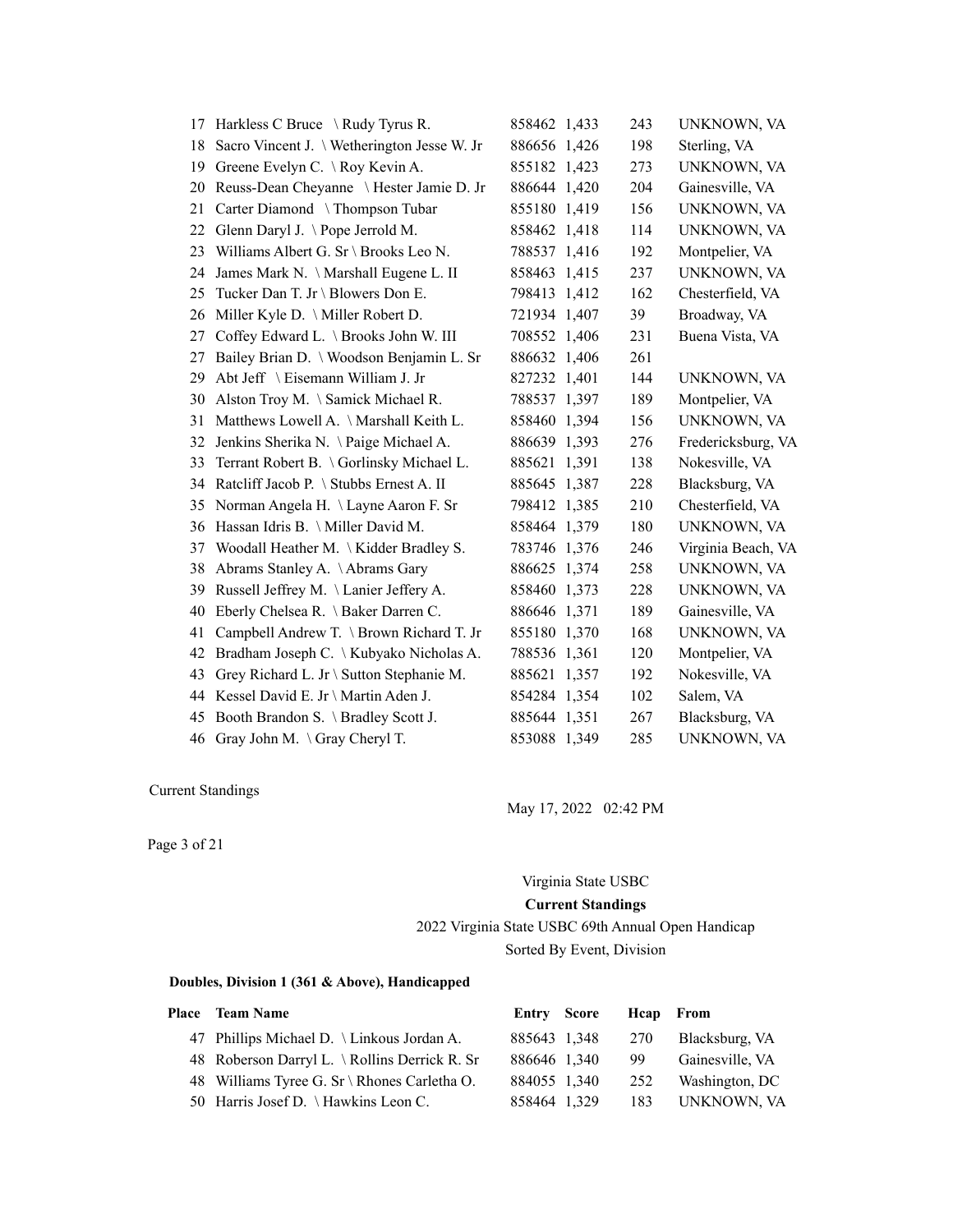| 51 | Michonski Michael \ Smith Billy Jr       | 861764 1,325 | 171 | SALEM, VA        |
|----|------------------------------------------|--------------|-----|------------------|
| 52 | Blevins James T. \ Ellinger James S.     | 708552 1,323 | 78  | Buena Vista, VA  |
| 53 | Liska Luke I. \ Hurst Troy W.            | 814520 1,322 | 264 | Dublin, VA       |
| 54 | Drakes Luis A. \Callis Sherman C. Jr     | 855182 1,316 | 183 | UNKNOWN, VA      |
| 55 | Williams Yolanda S. \ Wise Amanda N.     | 884054 1,311 | 186 | Washington, DC   |
| 56 | Simmons Dale E. \ Eppard Ricky A.        | 788950 1,310 | 282 | Elkton, VA       |
| 57 | Stewart Deloid M. \Hall Sterling W. Jr   | 858461 1,308 | 201 | UNKNOWN, VA      |
| 58 | Emerson Robert W. \Matthews Larryl A.    | 858463 1,304 | 66  | UNKNOWN, VA      |
| 58 | Robey Ronny L. \ Foltz Alan W.           | 886643 1,304 | 114 | Gainesville, VA  |
| 58 | Griffin Allen L. \ Riley Harvey R.       | 861764 1,304 | 108 | SALEM, VA        |
| 58 | Clark Taylor \Abrams Thomas C.           | 886625 1,304 | 189 | UNKNOWN, VA      |
| 62 | Rengers Vickie B. \Atkins Stephen D.     | 798412 1,302 | 87  | Chesterfield, VA |
| 63 | Lee James D. Jr \ Comer Christopher      | 788538 1,301 | 213 | Montpelier, VA   |
| 64 | Allen Anthony B. \ Fowler Marxcus X.     | 884067 1,294 | 111 | Washington, DC   |
| 65 | Hansen Christopher A. \ Scott James P.   | 827232 1,288 | 15  | UNKNOWN, VA      |
| 65 | Eatmon Curtis A. \ Williams Keirson D.   | 858459 1,288 | 261 | UNKNOWN, VA      |
| 67 | Johnson Jeremy M. \ Graham Tyler A.      | 885645 1,285 | 180 | Blacksburg, VA   |
| 68 | Campbell C Wade \ Castle Will H.         | 843501 1,281 | 237 | UNKNOWN, VA      |
| 69 | Cochran Steven R. \ Burton Kenneth Wayne | 798415 1,278 | 159 | Chesterfield, VA |
| 70 | Collins Travis J. \Garcia Frank Jr       | 886656 1,276 | 114 | Sterling, VA     |
| 70 | Tsugawa James J. \Majors William S.      | 789626 1,276 | 108 | Arlington, VA    |
| 72 | Fellin Shawn D. \ Woodruff Paul T.       | 788536 1,275 | 120 | Montpelier, VA   |
| 73 | Cline Robert D. \York Tim S.             | 885768 1,273 | 195 | UNKNOWN, VA      |
| 74 | Sekely Scott M. \ Fosmire Michaela G.    | 886643 1,265 | 123 | Gainesville, VA  |
| 75 | Donahue Nannette M. \Donahue Thomas S.   | 827233 1,239 | 141 | UNKNOWN, VA      |
| 76 | Johnston David J. \Loeb Bret W.          | 853088 1,237 | 165 | UNKNOWN, VA      |
| 77 | Welch David Q. \ West Jason W.           | 798415 1,236 | 276 | Chesterfield, VA |
| 78 | Skidmore Scott W. \Hadloc Bruce L.       | 789626 1,233 | 156 | Arlington, VA    |
| 79 | Poulos Ben A. \ Skiba Joseph T. IV       | 880472 1,226 | 126 | UNKNOWN, VA      |
| 80 | Christmas Garland L. Sr \ Bethel Dale W. | 858465 1,218 | 270 | UNKNOWN, VA      |
| 81 | Mabry James W. \Donathan William L.      | 814497 1,179 | 105 | UNKNOWN, VA      |
| 82 | Hatfield Thomas V. \Dombrowski David A.  | 886599 1,143 | 192 | UNKNOWN, VA      |
| 83 | Ahlgrim Keith A. \Dalton Steven W.       | 788538 1,118 | 117 | Montpelier, VA   |
| 84 | Yetter Thomas E. \Nelson Travis C.       | 850091 949   | 57  | Grottoes, VA     |

The lowest score to cash is 949.

#### **Doubles, Division 2 (360 & Below), Handicapped**

# Place Team Name **Entry Score Hcap From** 1 Reid Stephanie N. \ Collins Justin M. 721934 1,474 321 Broadway, VA 2 Shaw Taysha L. \ Robinson David D. Jr 874757 1,447 468 Clinton, MD 3 Watkins Tamara S. \ Wolde Samuel 875461 1,433 372 Waldorf, MD 4 Atkins Birgitta A. \ Feaster William E. 798411 1,428 699 Chesterfield, VA

Current Standings

May 17, 2022 02:42 PM

Page 4 of 21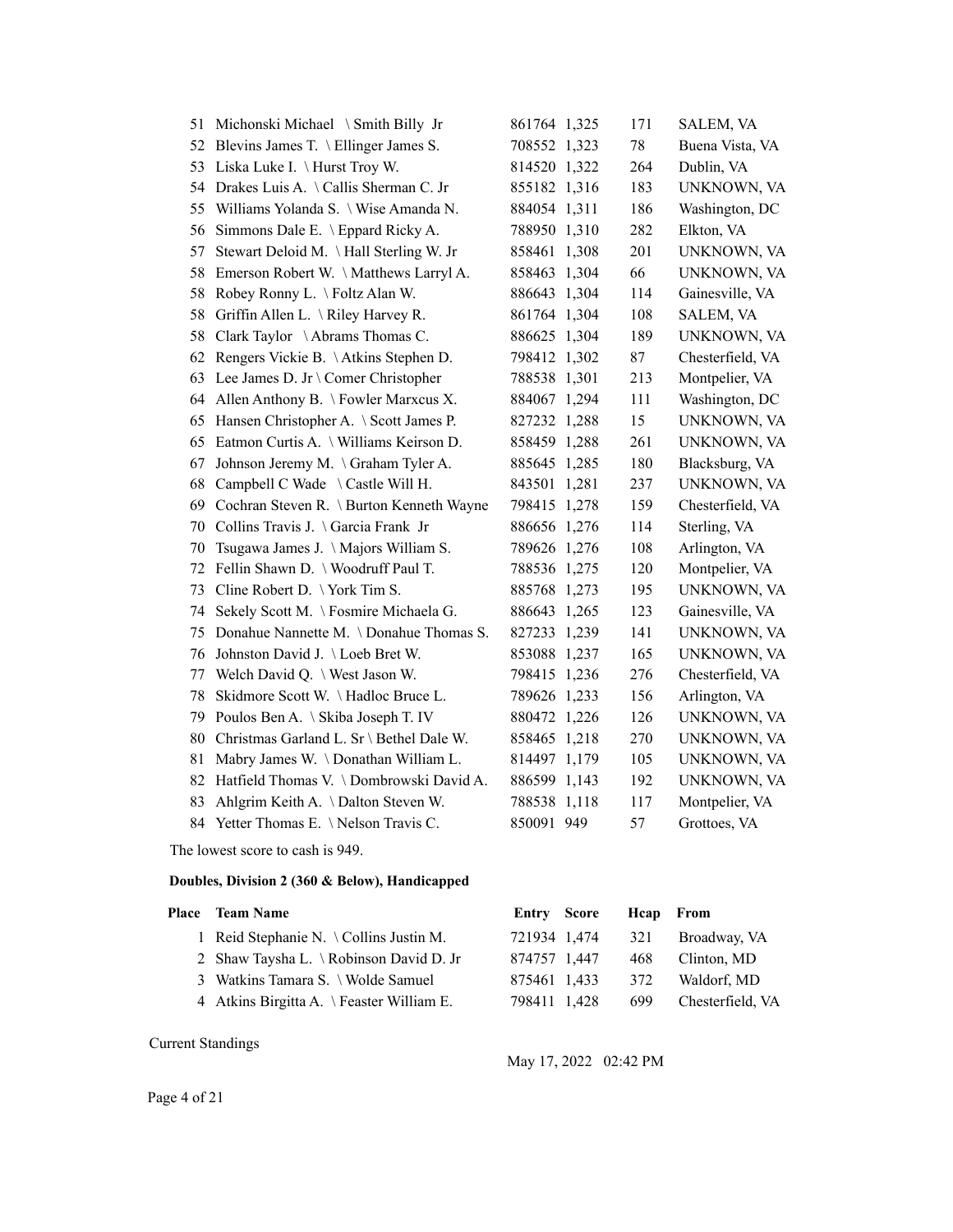# Virginia State USBC **Current Standings**

2022 Virginia State USBC 69th Annual Open Handicap Sorted By Event, Division

#### **Doubles, Division 2 (360 & Below), Handicapped**

| Place | <b>Team Name</b>                            | Entry        | <b>Score</b> | Hcap | From               |
|-------|---------------------------------------------|--------------|--------------|------|--------------------|
|       | 5 Griscom Karen M. \McDaniel Sean C.        | 790596 1.421 |              | 432  | Prince George, VA  |
| 6     | Wright Tara H. \ Wright Michael T. Jr       | 886618 1,418 |              | 462  | Mechanicsville, V  |
| 7     | Smith Lauren A. \ Smith Robert P. Jr        | 814497 1,415 |              | 363  | UNKNOWN, VA        |
| 8     | Simmons Tammy E. \ Simmons Brian            | 844390 1,414 |              | 447  | UNKNOWN, VA        |
| 9     | Oliver Tom \Pultz Lorie                     | 844390 1,412 |              | 456  | UNKNOWN, VA        |
|       | 10 Marks Charles B. \Marks Wesley           | 885597 1,411 |              | 303  | UNKNOWN, VA        |
| 11    | Atkins William G. Jr \ Shupe Michael W.     | 798411 1,393 |              | 432  | Chesterfield, VA   |
| 12    | Webb Corey T. \ Duncan Ronald E.            | 885646 1,391 |              | 327  | Blacksburg, VA     |
| 13    | Hansen Amanda G. \Turner David E.           | 827233 1,380 |              | 372  | UNKNOWN, VA        |
|       | 14 Coleman Ponce D. \ Smith Marc D.         | 858465 1,379 |              | 390  | UNKNOWN, VA        |
|       | 14 Issa Mohammed \Caldwell Ricky W. Jr      | 885644 1,379 |              | 354  | Blacksburg, VA     |
|       | 14 Orfield Patricia D. \Orfield Roger D.    | 886609 1,379 |              | 459  | Chesterfield, VA   |
| 17    | Speidel James L. \ Sullivan Wayne P.        | 790596 1,369 |              | 321  | Prince George, VA  |
| 18    | Johnston Lisa S. \Neidig John L.            | 885768 1,365 |              | 327  | UNKNOWN, VA        |
| 19    | Rose Antwon S. \ Preston Derek A.           | 843501 1,361 |              | 342  | UNKNOWN, VA        |
| 20    | Cole Kevin W. \ Stemp Andrew L.             | 886644 1,360 |              | 135  | Gainesville, VA    |
| 21    | Zimmerman Michael P. \ Han Alex J.          | 885597 1,354 |              | 153  | UNKNOWN, VA        |
| 22    | Nelson Shirley A. \ Lancaster John W.       | 874757 1,343 |              | 423  | Clinton, MD        |
| 23    | Johnson Mark S. \ Beck Margo L.             | 798413 1,339 |              | 318  | Chesterfield, VA   |
| 24    | Queen Karen S. \ Lee Christine              | 855181 1,336 |              | 498  | UNKNOWN, VA        |
|       | 25 Whitted Michael C. \ Green Helen M.      | 855184 1,335 |              | 420  | UNKNOWN, VA        |
|       | 26 Knox Thomas J. \Downey Roy J. III        | 880472 1,333 |              | 309  | UNKNOWN, VA        |
| 27    | Pezzella Tony J. \Lafon C W.                | 783745 1,328 |              | 315  | Virginia Beach, VA |
|       | 28 Cochran Kristie L. \Taylor Page L.       | 798414 1,327 |              | 414  | Chesterfield, VA   |
| 29    | Bluford Jeffrey W. Sr \ Robinson Solomon    | 858459 1,320 |              | 312  | UNKNOWN, VA        |
| 30    | Crawford C. Brantley \ Skaggs Harry A.      | 783745 1,310 |              | 423  | Virginia Beach, VA |
| 31    | St. Clair Steven J. Jr \ Warren David S.    | 814520 1,304 |              | 348  | Dublin, VA         |
| 32    | Gay Les $Jr \setminus$ Marshall John A.     | 855183 1,292 |              | 309  | UNKNOWN, VA        |
|       | 32 Cullers Robert E. \ Cullers Robbie E. II | 788950 1,292 |              | 339  | Elkton, VA         |
|       | 34 Williams Jerome H. Sr \ Houff Timothy B. | 855181 1,279 |              | 306  | UNKNOWN, VA        |
|       | 35 Yetter Amber E. \Yetter Brandon A.       | 850091 1,269 |              | 339  | Grottoes, VA       |
| 36    | Ayers Melissa T. \Coleman Jobie R.          | 743004 1,264 |              | 333  | Fairfield, VA      |
| 37    | Oakley Denver R. III \ Burrows Damon E.     | 886618 1,258 |              | 396  | Mechanicsville, V  |
| 38    | Phillips Harold D. \Phillips Timothy J.     | 885646 1,246 |              | 501  | Blacksburg, VA     |
|       | 39 Pannell Robert L. Jr \ Pannell David L.  | 855240 1,235 |              | 348  | UNKNOWN, VA        |
|       |                                             |              |              |      |                    |

The lowest score to cash is 1235.

#### **Doubles, Doubles Scratch, Scratch**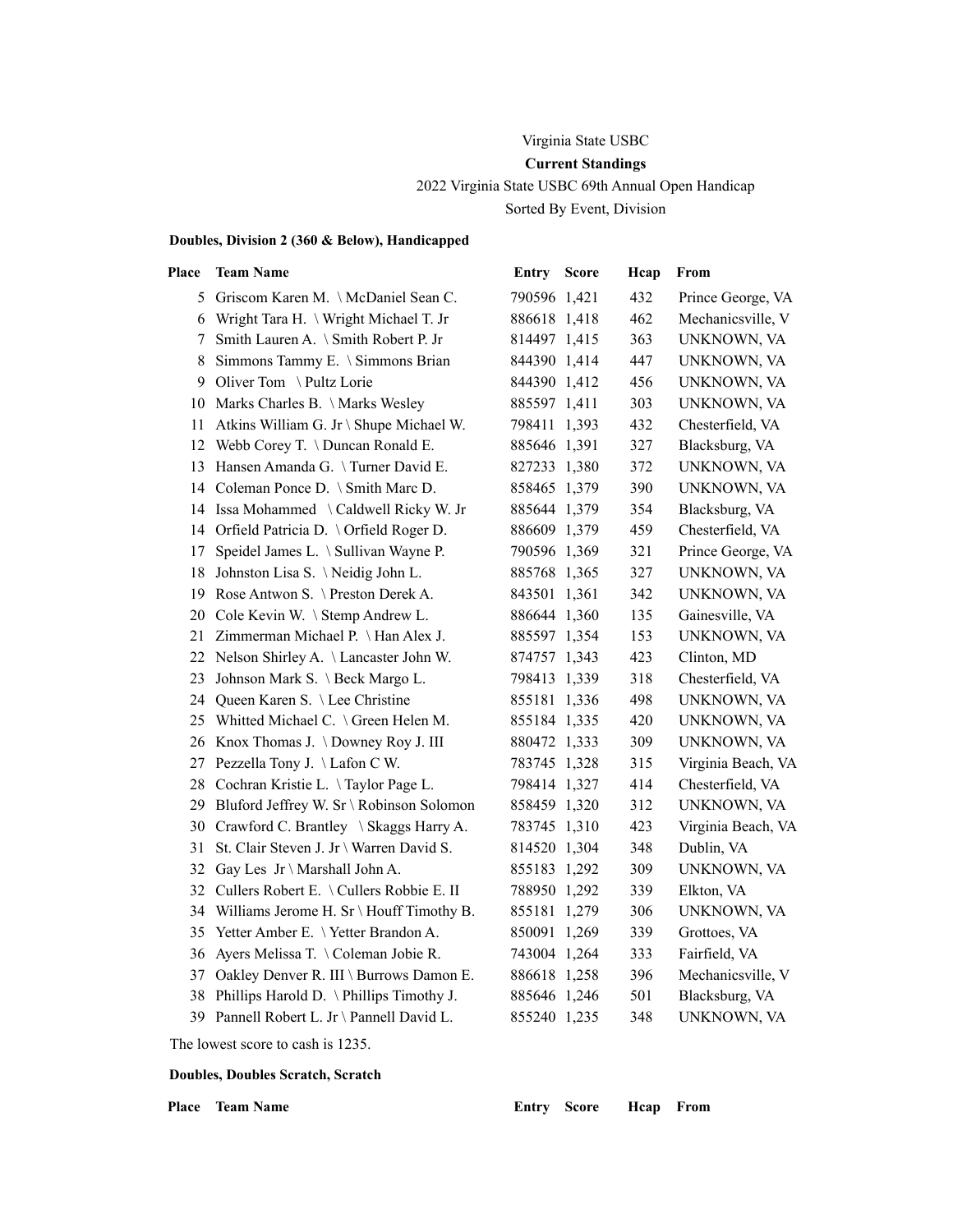| 1 Brownie Robert A. \ Orfield Robert D.      | 886609 1,378 | Chesterfield, VA   |
|----------------------------------------------|--------------|--------------------|
| 2 Miller Kyle D. \ Miller Robert D.          | 721934 1,368 | Broadway, VA       |
| 3 Stephens Alexander \ Vicars Caleb A.       | 875461 1,366 | Waldorf, MD        |
| 4 Clay Kristan S. \Thompson Ciara N.         | 884055 1,318 | Washington, DC     |
| 5 Watkins Tyrone R. Jr \ Dickerson Dmitri A. | 884067 1,279 | Washington, DC     |
| 6 Hansen Christopher A. \ Scott James P.     | 827232 1,273 | <b>UNKNOWN, VA</b> |
| 7 Carter Diamond \Thompson Tubar             | 855180 1,263 | <b>UNKNOWN, VA</b> |

Page 5 of 21

| 21934 1,368 |             | Broadway, VA  |
|-------------|-------------|---------------|
|             | 75461 1,366 | Waldorf, MD   |
| 84055 1,318 |             | Washington, D |
| 84067 1,279 |             | Washington, D |
| 27232 1,273 |             | UNKNOWN,      |
| 55180 1,263 |             | UNKNOWN,      |
|             |             |               |
|             |             |               |

May 17, 2022 02:42 PM

# Virginia State USBC

#### **Current Standings**

2022 Virginia State USBC 69th Annual Open Handicap Sorted By Event, Division

#### **Doubles, Doubles Scratch, Scratch**

| Place | <b>Team Name</b>                            | <b>Entry Score</b> | Hcap | From             |
|-------|---------------------------------------------|--------------------|------|------------------|
| 8     | Abt Jeff $\setminus$ Eisemann William J. Jr | 827232 1,257       |      | UNKNOWN, VA      |
| 9     | Terrant Robert B. \ Gorlinsky Michael L.    | 885621 1,253       |      | Nokesville, VA   |
|       | 10 Kessel David E. Jr \ Martin Aden J.      | 854284 1,252       |      | Salem, VA        |
| 11    | Tucker Dan T. Jr \ Blowers Don E.           | 798413 1,250       |      | Chesterfield, VA |
| 12    | Roberson Darryl L. \ Rollins Derrick R. Sr  | 886646 1,241       |      | Gainesville, VA  |
| 12    | Bradham Joseph C. \ Kubyako Nicholas A.     | 788536 1,241       |      | Montpelier, VA   |
|       | 14 Matthews Lowell A. \Marshall Keith L.    | 858460 1,238       |      | UNKNOWN, VA      |
| 14    | Emerson Robert W. \Matthews Larryl A.       | 858463 1,238       |      | UNKNOWN, VA      |
|       | 16 Cole Kevin W. \ Stemp Andrew L.          | 886644 1,225       |      | Gainesville, VA  |
| 17    | Williams Albert G. Sr \ Brooks Leo N.       | 788537 1,224       |      | Montpelier, VA   |
| 18    | Reuss-Dean Cheyanne \ Hester Jamie D. Jr    | 886644 1.216       |      | Gainesville, VA  |
| 19    | Rengers Vickie B. \Atkins Stephen D.        | 798412 1,215       |      | Chesterfield, VA |
| 20    | Alston Troy M. \ Samick Michael R.          | 788537 1,208       |      | Montpelier, VA   |
| 21    | Guilliams Doyle D. \ Humphreys Bryan L.     | 854284 1,203       |      | Salem, VA        |
| 22    | Campbell Andrew T. \ Brown Richard T. Jr    | 855180 1,202       |      | UNKNOWN, VA      |
| 23    | Griffin Allen L. \ Riley Harvey R.          | 861764 1,196       |      | SALEM, VA        |
| 24    | Robey Ronny L. \ Foltz Alan W.              | 886643 1,190       |      | Gainesville, VA  |
| 25    | Allen Anthony B. \ Fowler Marxcus X.        | 884067 1,183       |      | Washington, DC   |
| 26    | James Mark N. \ Marshall Eugene L. II       | 858463 1,178       |      | UNKNOWN, VA      |
| 27    | Norman Angela H. \ Layne Aaron F. Sr        | 798412 1,175       |      | Chesterfield, VA |
| 28    | Grey Richard L. Jr \ Sutton Stephanie M.    | 885621 1,165       |      | Nokesville, VA   |
| 29    | Fellin Shawn D. \ Woodruff Paul T.          | 788536 1,155       |      | Montpelier, VA   |
| 30    | Michonski Michael \ Smith Billy Jr          | 861764 1,154       |      | SALEM, VA        |
| 31    | Greene Evelyn C. \ Roy Kevin A.             | 855182 1,150       |      | UNKNOWN, VA      |
| 32    | Harris Josef D. \ Hawkins Leon C.           | 858464 1,146       |      | UNKNOWN, VA      |
| 33    | Russell Jeffrey M. \Lanier Jeffery A.       | 858460 1,145       |      | UNKNOWN, VA      |
|       | 34 Sekely Scott M. \Fosmire Michaela G.     | 886643 1,142       |      | Gainesville, VA  |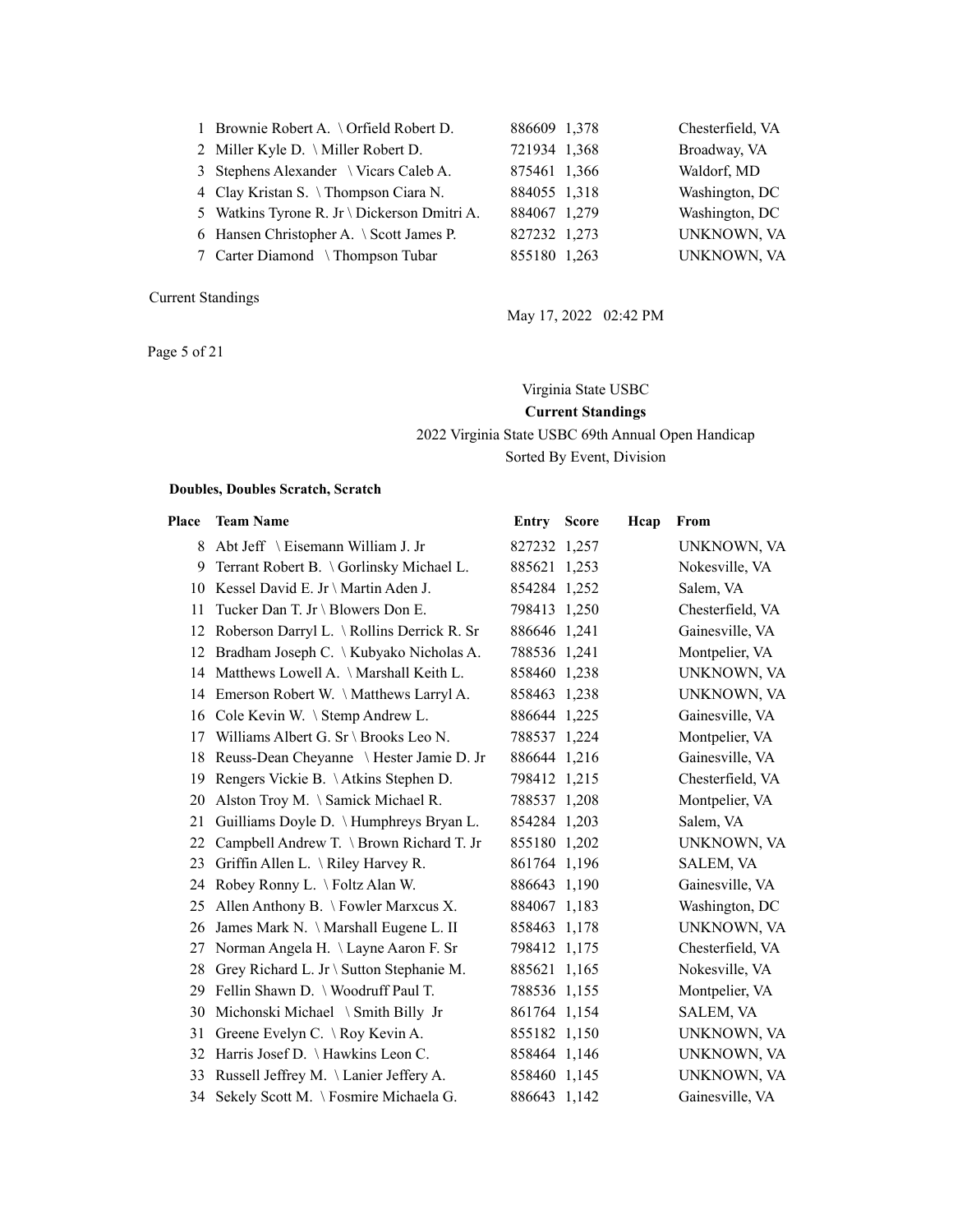| 35 Drakes Luis A. \Callis Sherman C. Jr      | 855182 1,133 | UNKNOWN, VA    |
|----------------------------------------------|--------------|----------------|
|                                              |              |                |
| 36 Williams Yolanda S. \ Wise Amanda N.      | 884054 1,125 | Washington, DC |
| 37 Donahue Nannette M. \Donahue Thomas S.    | 827233 1,098 | UNKNOWN, VA    |
| 38 Lee James D. Jr \ Comer Christopher       | 788538 1,088 | Montpelier, VA |
| 38 Williams Tyree G. Sr \ Rhones Carletha O. | 884055 1,088 | Washington, DC |
| 40 Mabry James W. \Donathan William L.       | 814497 1,074 | UNKNOWN, VA    |
| 41 Liska Luke I. \ Hurst Troy W.             | 814520 1,058 | Dublin, VA     |
| 42 Smith Lauren A. \ Smith Robert P. Jr      | 814497 1,052 | UNKNOWN, VA    |
| 43 Ahlgrim Keith A. \ Dalton Steven W.       | 788538 1,001 | Montpelier, VA |
| 44 Yetter Thomas E. \Nelson Travis C.        | 850091 892   | Grottoes, VA   |

The lowest score to cash is 892.

#### **Singles, Division 1 (181 & Above), Handicapped**

| Place Team Name        | Entry Score | Heap | From               |
|------------------------|-------------|------|--------------------|
| 1 Norman Angela H.     | 798412 832  | 138  | Chesterfield, VA   |
| 2 Wilkerson Donzell C. | 884055 828  | 129  | Washington, DC     |
| 3 Woodall Heather M.   | 783746 803  | 144  | Virginia Beach, VA |
| 4 Clay Kristan S.      | 884055 801  | 60   | Washington, DC     |
| 5 Prince William J. Jr | 783746 799  | 93   | Virginia Beach, VA |
|                        |             |      |                    |

Current Standings

Page 6 of 21

May 17, 2022 02:42 PM

# Virginia State USBC **Current Standings** 2022 Virginia State USBC 69th Annual Open Handicap

# Sorted By Event, Division

#### **Singles, Division 1 (181 & Above), Handicapped**

| Place | <b>Team Name</b>      | Entry      | <b>Score</b> | Hcap | From               |
|-------|-----------------------|------------|--------------|------|--------------------|
| 6     | Miller David M.       | 858464 798 |              | 84   | UNKNOWN, VA        |
| 7     | Montgomery Will C.    | 743004 791 |              | 105  | Fairfield, VA      |
| 8     | Kidder Bradley S.     | 783746 785 |              | 102  | Virginia Beach, VA |
| 9     | Smith Robert P. Jr    | 814497 783 |              | 144  | UNKNOWN, VA        |
| 10    | Paige Michael A.      | 886639 760 |              | 108  | Fredericksburg, VA |
| 11    | Wise Amanda N.        | 884054 759 |              | 72   | Washington, DC     |
|       | 12 Stephens Alexander | 875461 758 |              | 144  | Waldorf, MD        |
| 13    | Hurst Troy W.         | 814520 749 |              | 99   | Dublin, VA         |
| 14    | Sutton Stephanie M.   | 885621 748 |              | 33   | Nokesville, VA     |
| 15    | Campbell Andrew T.    | 855180 743 |              | 105  | UNKNOWN, VA        |
| 15    | Dickerson Dmitri A.   | 884067 743 |              | 75   | Washington, DC     |
| 17    | Samick Michael R.     | 788537 742 |              | 54   | Montpelier, VA     |
| 18    | Gray John M.          | 853088 741 |              | 108  | UNKNOWN, VA        |
| 19    | Smith Marc D.         | 858465 738 |              | 216  | UNKNOWN, VA        |
| 20    | Humphreys Bryan L.    | 854284 734 |              | 120  | Salem, VA          |
|       |                       |            |              |      |                    |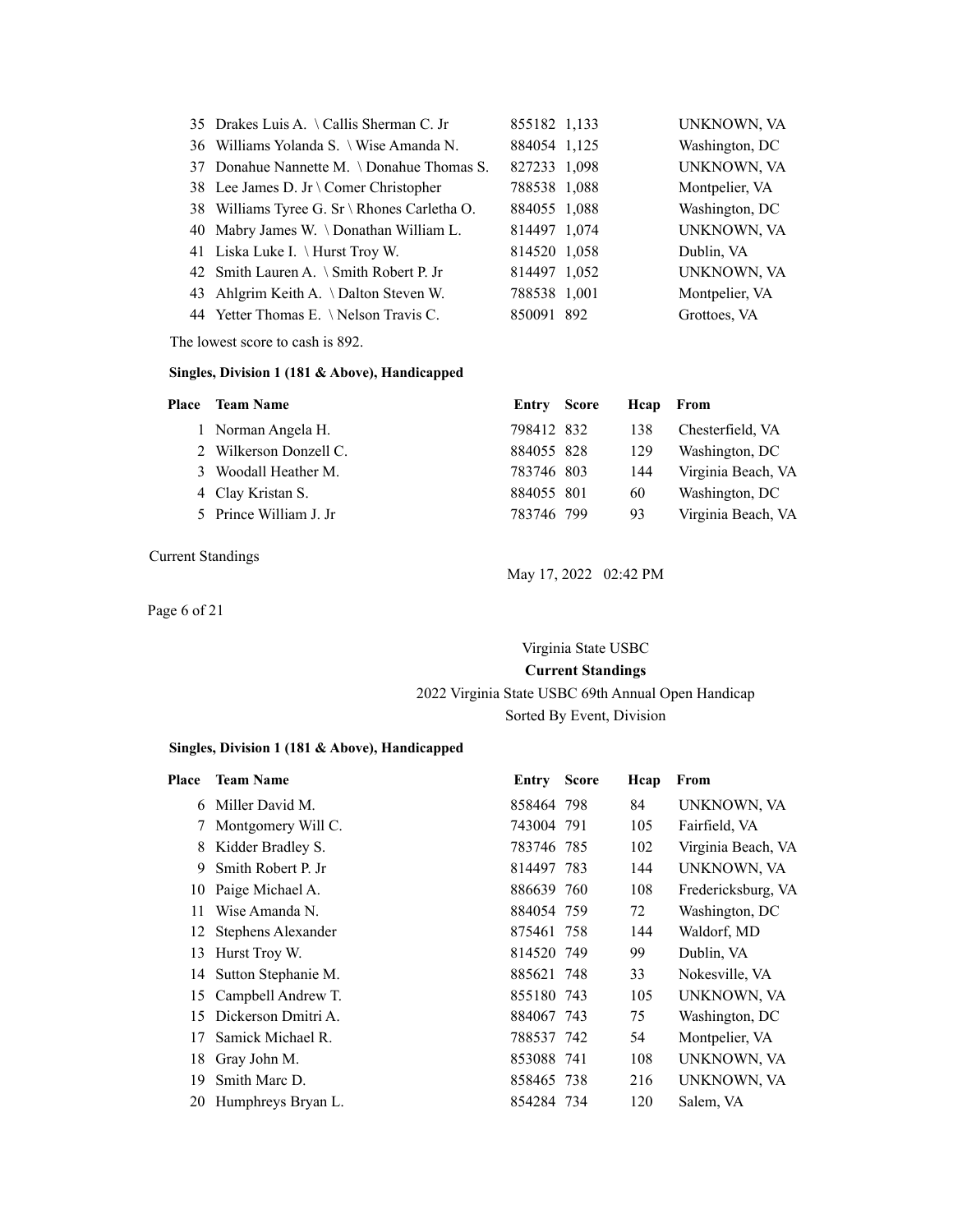| 21 | Zimmerman Michael P.   | 885597 728 | 99               | UNKNOWN, VA        |
|----|------------------------|------------|------------------|--------------------|
| 22 | <b>Taylor Davis</b>    | 798414 723 | 69               | Chesterfield, VA   |
| 23 | Brooks Leo N.          | 788537 722 | 114              | Montpelier, VA     |
| 24 | Johnson Jeremy M.      | 885645 721 | 87               | Blacksburg, VA     |
| 25 | Stubbs Ernest A. II    | 885645 720 | 114              | Blacksburg, VA     |
| 26 | Williams Eric          | 886639 719 | 90               | Fredericksburg, VA |
| 27 | Duncan Ronald E.       | 885646 718 | 141              | Blacksburg, VA     |
| 28 | Lanier Jeffery A.      | 858460 717 | 123              | UNKNOWN, VA        |
| 29 | Marks Charles B.       | 885597 709 | 69               | UNKNOWN, VA        |
| 29 | Abt Jeff               | 827232 709 | 69               | UNKNOWN, VA        |
| 31 | Orfield Robert D.      | 886609 708 | 81               | Chesterfield, VA   |
| 32 | Eppard Ricky A.        | 788950 707 | 111              | Elkton, VA         |
| 33 | Williams Yolanda S.    | 884054 706 | 114              | Washington, DC     |
| 34 | Blowers Don E.         | 798413 704 | 87               | Chesterfield, VA   |
| 35 | James Mark N.          | 858463 703 | 99               | UNKNOWN, VA        |
| 35 | Hansen Christopher A.  | 827232 703 | $\boldsymbol{0}$ | UNKNOWN, VA        |
| 35 | Brownie Robert A.      | 886609 703 | 36               | Chesterfield, VA   |
| 38 | Donahue Nannette M.    | 827233 702 | 117              | UNKNOWN, VA        |
| 38 | Bradley Scott J.       | 885644 702 | 81               | Blacksburg, VA     |
| 40 | Houff Timothy B.       | 855181 701 | 96               | UNKNOWN, VA        |
| 41 | Greene Evelyn C.       | 855182 698 | 141              | UNKNOWN, VA        |
| 41 | Woodson Benjamin L. Sr | 886632 698 | 141              |                    |
| 41 | Williams Keirson D.    | 858459 698 | 105              | UNKNOWN, VA        |
| 41 | Cochran Steven R.      | 798415 698 | 81               | Chesterfield, VA   |
| 45 | Thompson Ciara N.      | 884055 696 | 87               | Washington, DC     |
| 45 | York Tim S.            | 885768 696 | 96               | UNKNOWN, VA        |
| 47 | Dombrowski David A.    | 886599 694 | 120              | UNKNOWN, VA        |
| 48 | Campbell C Wade        | 843501 693 | 105              | UNKNOWN, VA        |
| 48 | Cole Kevin W.          | 886644 693 | 18               | Gainesville, VA    |
| 50 | Scott James P.         | 827232 692 | 15               | UNKNOWN, VA        |
| 51 | Eisemann William J. Jr | 827232 689 | 75               | UNKNOWN, VA        |

May 17, 2022 02:42 PM

Page 7 of 21

# Virginia State USBC **Current Standings**

2022 Virginia State USBC 69th Annual Open Handicap Sorted By Event, Division

#### **Singles, Division 1 (181 & Above), Handicapped**

| <b>Place</b> Team Name |            | Entry Score Heap From |     |                             |
|------------------------|------------|-----------------------|-----|-----------------------------|
| 51 Sacro Vincent J.    |            |                       |     | 886656 689 117 Sterling, VA |
| 51 Owens Brian K.      | 886632 689 |                       | 135 |                             |
| 51 Marshall Keith L.   | 858460 689 |                       | -84 | UNKNOWN, VA                 |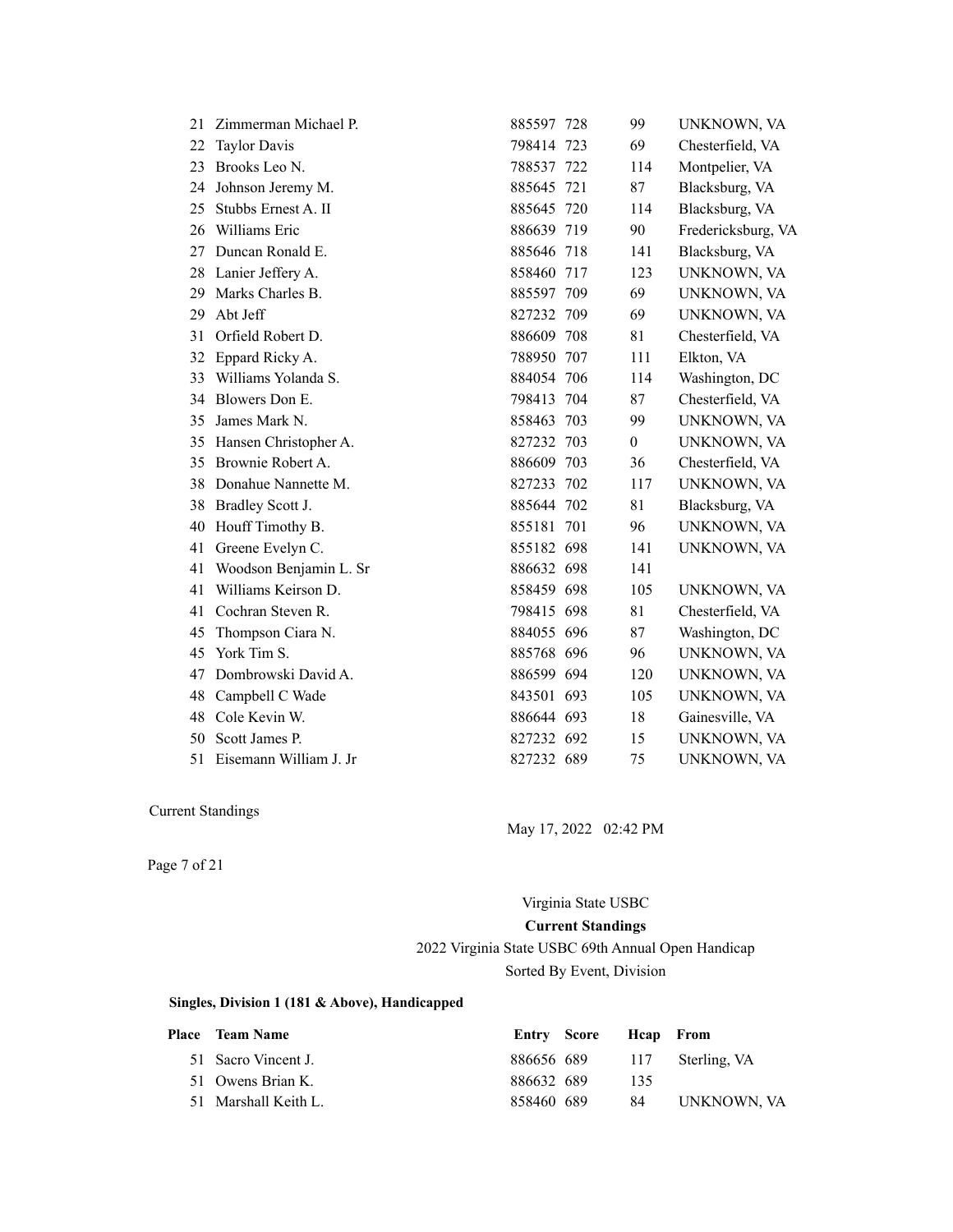| 55 | Taylor Carroll E. Jr    | 798414 688 | 111 | Chesterfield, VA   |
|----|-------------------------|------------|-----|--------------------|
|    | 56 Drakes Luis A.       | 855182 686 | 75  | UNKNOWN, VA        |
| 57 | Liska Luke I.           | 814520 685 | 165 | Dublin, VA         |
| 57 | Douglas Frederick H. Jr | 886632 685 | 120 |                    |
| 59 | Griffin Allen L.        | 861764 684 | 69  | <b>SALEM, VA</b>   |
| 60 | Han Alex J.             | 885597 682 | 54  | UNKNOWN, VA        |
| 60 | Thompson Tubar          | 855180 682 | 60  | UNKNOWN, VA        |
| 62 | Caldwell Ricky W. Jr    | 885644 681 | 144 | Blacksburg, VA     |
| 63 | Harris Josef D.         | 858464 679 | 126 | UNKNOWN, VA        |
| 63 | Callis Sherman C. Jr    | 855182 679 | 108 | UNKNOWN, VA        |
| 65 | Woodall Thomas P.       | 783746 678 | 36  | Virginia Beach, VA |
| 66 | Poe David C. Jr         | 858461 677 | 93  | UNKNOWN, VA        |
| 67 | Collins Travis J.       | 886656 676 | 36  | Sterling, VA       |
| 67 | Coleman Ponce D.        | 858465 676 | 174 | UNKNOWN, VA        |
| 69 | Bailey Brian D.         | 886632 675 | 120 |                    |
| 70 | Bradham Joseph C.       | 788536 674 | 120 | Montpelier, VA     |
| 70 | Skiba Joseph T. IV      | 880472 674 | 78  | UNKNOWN, VA        |
| 72 | Graham Tyler A.         | 885645 673 | 93  | Blacksburg, VA     |
| 73 | Harkless C Bruce        | 858462 672 | 138 | UNKNOWN, VA        |
| 73 | Collins Justin M.       | 721934 672 | 78  | Broadway, VA       |
| 73 | Abrams Gary             | 886625 672 | 132 | UNKNOWN, VA        |
| 76 | Linkous Dylan L.        | 885643 671 | 81  | Blacksburg, VA     |
| 77 | Sekely Scott M.         | 886643 670 | 36  | Gainesville, VA    |
| 77 | Stewart Deloid M.       | 858461 670 | 138 | UNKNOWN, VA        |
| 77 | Kessel David E. Jr      | 854284 670 | 90  | Salem, VA          |
| 80 | Smith Billy Jr          | 861764 669 | 72  | SALEM, VA          |
| 81 | Fellin Shawn D.         | 788536 668 | 81  | Montpelier, VA     |
| 81 | Alston Troy M.          | 788537 668 | 135 | Montpelier, VA     |
| 83 | Williams Albert G. Sr   | 788537 667 | 78  | Montpelier, VA     |
| 84 | Matthews Lowell A.      | 858460 664 | 72  | UNKNOWN, VA        |
| 84 | Russell Jeffrey M.      | 858460 664 | 105 | UNKNOWN, VA        |
| 84 | Downey Roy J. III       | 880472 664 | 105 | UNKNOWN, VA        |
|    | 84 Abrams Stanley A.    | 886625 664 | 126 | UNKNOWN, VA        |
| 88 | Emerson Robert W.       | 858463 663 | 36  | UNKNOWN, VA        |
| 89 | Brooks John W. III      | 708552 662 | 72  | Buena Vista, VA    |
| 90 | Coleman Jobie R.        | 743004 658 | 99  | Fairfield, VA      |
| 90 | Johnston David J.       | 853088 658 | 132 | UNKNOWN, VA        |
| 92 | Ratcliff Jacob P.       | 885645 657 | 114 | Blacksburg, VA     |
| 93 | Rollins Derrick R. Sr   | 886646 656 | 30  | Gainesville, VA    |
| 93 | Garcia Frank Jr         | 886656 656 | 78  | Sterling, VA       |
| 93 | Hawkins Leon C.         | 858464 656 | 57  | UNKNOWN, VA        |
| 96 | Layne Aaron F. Sr       | 798412 655 | 72  | Chesterfield, VA   |
| 97 | Burton Kenneth Wayne    | 798415 654 | 78  | Chesterfield, VA   |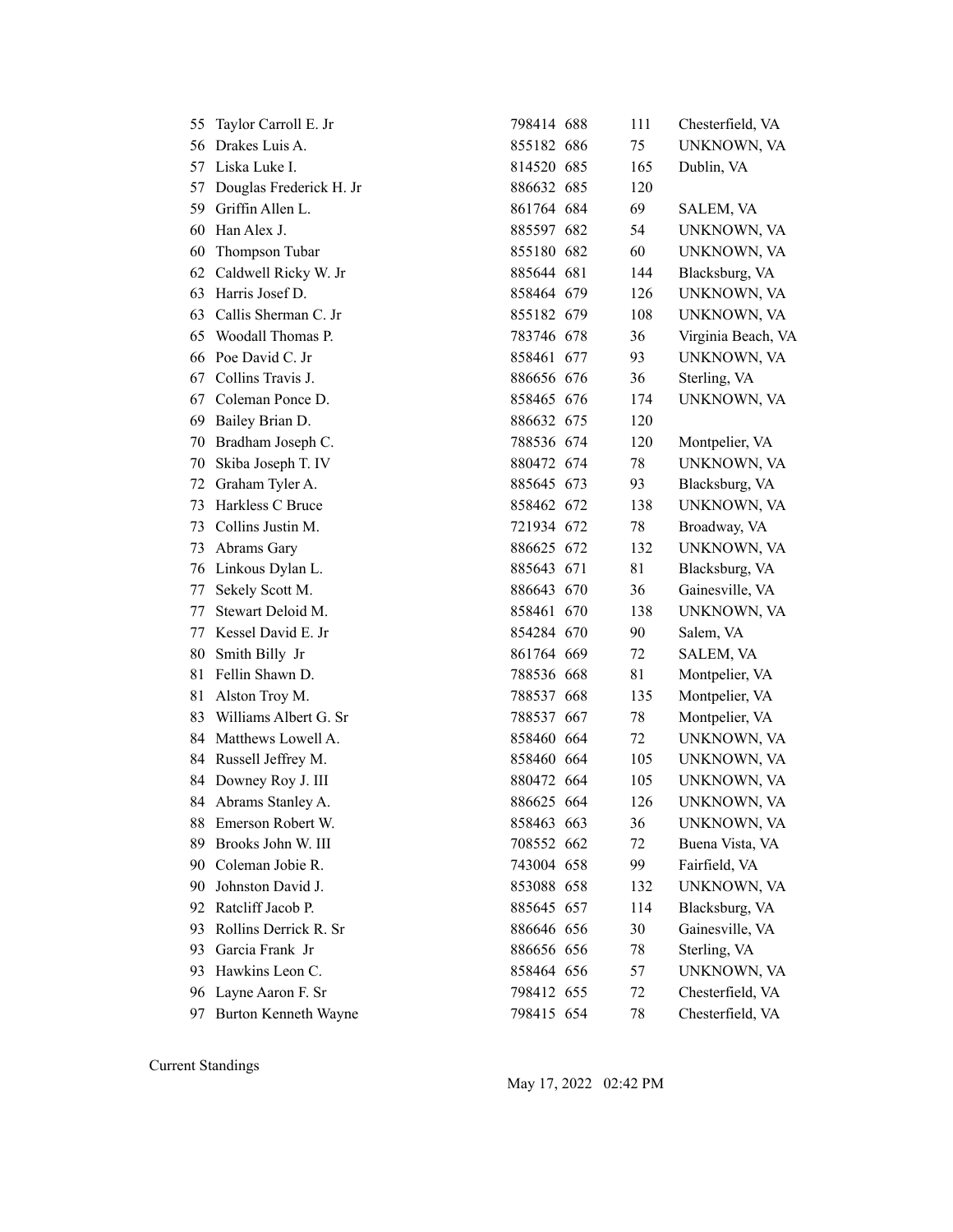# Virginia State USBC **Current Standings**

2022 Virginia State USBC 69th Annual Open Handicap Sorted By Event, Division

# **Singles, Division 1 (181 & Above), Handicapped**

| Place | <b>Team Name</b>         | Entry      | <b>Score</b> | Hcap             | From             |
|-------|--------------------------|------------|--------------|------------------|------------------|
| 97.   | McGregor Ronald A.       | 855184 654 |              | 117              | UNKNOWN, VA      |
|       | 99 Dysart Noel K.        | 855183 653 |              | 108              | UNKNOWN, VA      |
|       | 99 Welch David Q.        | 798415 653 |              | 147              | Chesterfield, VA |
|       | 99 Cline Robert D.       | 885768 653 |              | 99               | UNKNOWN, VA      |
|       | 102 Williams Tyree G. Sr | 884055 652 |              | 21               | Washington, DC   |
|       | 103 Martin Aden J.       | 854284 651 |              | 12               | Salem, VA        |
|       | 103 Matthews Larryl A.   | 858463 651 |              | 30               | UNKNOWN, VA      |
| 105   | Stemp Andrew L.          | 886644 650 |              | 117              | Gainesville, VA  |
| 105   | Terrant Robert B.        | 885621 650 |              | 96               | Nokesville, VA   |
|       | 105 Guilliams Doyle D.   | 854284 650 |              | 117              | Salem, VA        |
|       | 108 Fowler Marxcus X.    | 884067 649 |              | 63               | Washington, DC   |
|       | 108 Poulos Ben A.        | 880472 649 |              | 48               | UNKNOWN, VA      |
|       | 108 Bethel Dale W.       | 858465 649 |              | 99               | UNKNOWN, VA      |
|       | 111 Hassan Idris B.      | 858464 646 |              | 96               | UNKNOWN, VA      |
|       | 112 Beck Margo L.        | 798413 645 |              | 111              | Chesterfield, VA |
|       | 112 Hester Jamie D. Jr   | 886644 645 |              | 36               | Gainesville, VA  |
|       | 114 Nelson Travis C.     | 850091 643 |              | 57               | Grottoes, VA     |
|       | 115 Linkous Jordan A.    | 885643 641 |              | 123              | Blacksburg, VA   |
|       | 116 Ahlgrim Keith A.     | 788538 639 |              | 39               | Montpelier, VA   |
|       | 117 Yetter Thomas E.     | 850091 638 |              | $\boldsymbol{0}$ | Grottoes, VA     |
|       | 118 Donathan William L.  | 814497 637 |              | 72               | UNKNOWN, VA      |
|       | 119 Hall Sterling W. Jr  | 858461 636 |              | 63               | UNKNOWN, VA      |
|       | 119 Watkins Tyrone R. Jr | 884067 636 |              | 105              | Washington, DC   |
| 121   | Atkins Stephen D.        | 798412 632 |              | 3                | Chesterfield, VA |
|       | 122 Michonski Michael    | 861764 630 |              | 99               | SALEM, VA        |
|       | 123 Kubyako Nicholas A.  | 788536 629 |              | $\boldsymbol{0}$ | Montpelier, VA   |
|       | 124 Whitted Michael C.   | 855184 626 |              | 135              | UNKNOWN, VA      |
|       | 125 Hadloc Bruce L.      | 789626 625 |              | 93               | Arlington, VA    |
|       | 126 Allen Anthony B.     | 884067 624 |              | 48               | Washington, DC   |
|       | 126 Pannell David L.     | 855240 624 |              | 105              | UNKNOWN, VA      |
|       | 128 Holtzclaw John W.    | 855183 623 |              | 114              | UNKNOWN, VA      |
|       | 129 Gorlinsky Michael L. | 885621 621 |              | 42               | Nokesville, VA   |
|       | 130 Riley Harvey R.      | 861764 620 |              | 39               | SALEM, VA        |
| 131   | Yetter Brandon A.        | 850091 619 |              | 81               | Grottoes, VA     |
| 131   | Wolde Samuel             | 875461 619 |              | 114              | Waldorf, MD      |
| 131   | Marshall Eugene L. II    | 858463 619 |              | 138              | UNKNOWN, VA      |
|       | 134 Vicars Caleb A.      | 875461 618 |              | 78               | Waldorf, MD      |
|       | 135 Roy Kevin A.         | 855182 617 |              | 132              | UNKNOWN, VA      |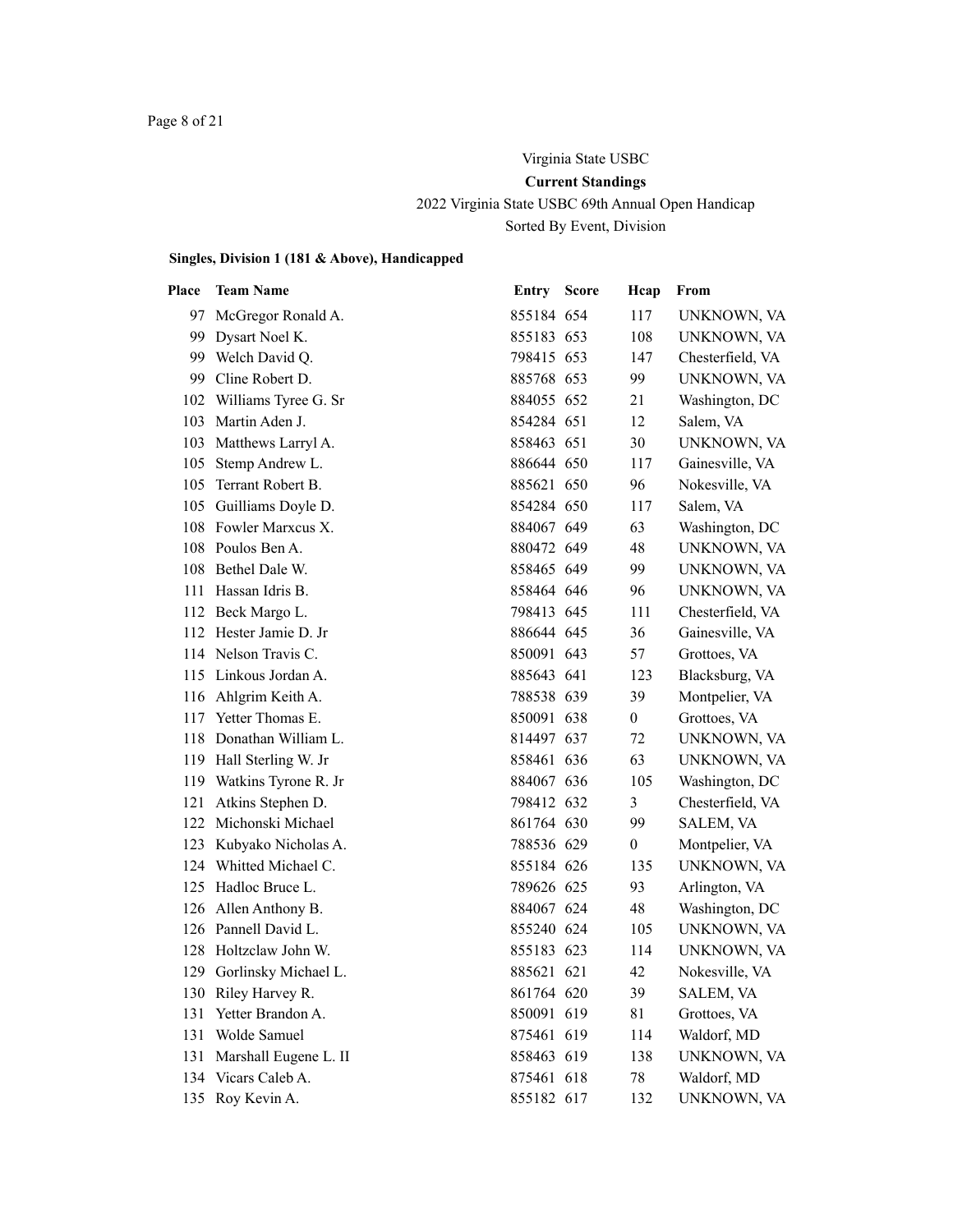| 136 Wetherington Jesse W. Jr | 886656 616 | 81  | Sterling, VA     |
|------------------------------|------------|-----|------------------|
| 137 Tucker Dan T. Jr         | 798413 615 | 75  | Chesterfield, VA |
| 137 Hatfield Thomas V.       | 886599 615 | 72  | UNKNOWN, VA      |
| 139 West Jason W.            | 798415 614 | 129 | Chesterfield, VA |
| 139 Fosmire Michaela G.      | 886643 614 | 87  | Gainesville, VA  |
| 141 Skidmore Scott W.        | 789626 613 | 63  | Arlington, VA    |
| 141 Carter Diamond           | 855180 613 | 96  | UNKNOWN, VA      |
| 143 Brown Richard T. Jr      | 855180 609 | 63  | UNKNOWN, VA      |
|                              |            |     |                  |

Page 9 of 21

May 17, 2022 02:42 PM

Virginia State USBC

# **Current Standings**

2022 Virginia State USBC 69th Annual Open Handicap

Sorted By Event, Division

#### **Singles, Division 1 (181 & Above), Handicapped**

| Place | <b>Team Name</b>       | Entry      | <b>Score</b> | Hcap           | From               |
|-------|------------------------|------------|--------------|----------------|--------------------|
| 143   | Donahue Thomas S.      | 827233 609 |              | 24             | UNKNOWN, VA        |
| 145   | Loeb Bret W.           | 853088 608 |              | 33             | UNKNOWN, VA        |
|       | 146 Glenn Daryl J.     | 858462 606 |              | 72             | UNKNOWN, VA        |
| 147   | Majors William S.      | 789626 604 |              | 72             | Arlington, VA      |
| 147   | Burrows Damon E.       | 886618 604 |              | 84             | Mechanicsville, V  |
| 149   | Baker Darren C.        | 886646 603 |              | 18             | Gainesville, VA    |
| 150   | Phillips Michael D.    | 885643 601 |              | 147            | Blacksburg, VA     |
| 151   | Castle Will H.         | 843501 599 |              | 132            | UNKNOWN, VA        |
|       | 152 Rudy Tyrus R.      | 858462 598 |              | 105            | UNKNOWN, VA        |
| 153   | Pope Jerrold M.        | 858462 597 |              | 42             | UNKNOWN, VA        |
|       | 154 Lafon C W.         | 783745 596 |              | 90             | Virginia Beach, VA |
| 154   | St. Clair Steven J. Jr | 814520 596 |              | 114            | Dublin, VA         |
| 156   | Sullivan Wayne P.      | 790596 592 |              | 144            | Prince George, VA  |
|       | 156 Kindig Anthony W.  | 886599 592 |              | 111            | UNKNOWN, VA        |
| 158   | Foltz Alan W.          | 886643 586 |              | 99             | Gainesville, VA    |
| 159   | Marshall John A.       | 855183 583 |              | 120            | UNKNOWN, VA        |
| 159   | Ellinger James S.      | 708552 583 |              | $\overline{0}$ | Buena Vista, VA    |
| 161   | Woodruff Paul T.       | 788536 580 |              | 39             | Montpelier, VA     |
| 162   | Miller Kyle D.         | 721934 577 |              | 15             | Broadway, VA       |
| 163   | Tsugawa James J.       | 789626 575 |              | 36             | Arlington, VA      |
|       | 164 Rengers Vickie B.  | 798412 569 |              | 84             | Chesterfield, VA   |
| 165   | Miller Robert D.       | 721934 561 |              | 24             | Broadway, VA       |
| 166   | Webster John A. Jr     | 858461 558 |              | 69             | UNKNOWN, VA        |
| 167   | Mabry James W.         | 814497 546 |              | 33             | UNKNOWN, VA        |
| 168   | Robey Ronny L.         | 886643 515 |              | 15             | Gainesville, VA    |
| 169   | Roberson Darryl L.     | 886646 489 |              | 69             | Gainesville, VA    |
|       |                        |            |              |                |                    |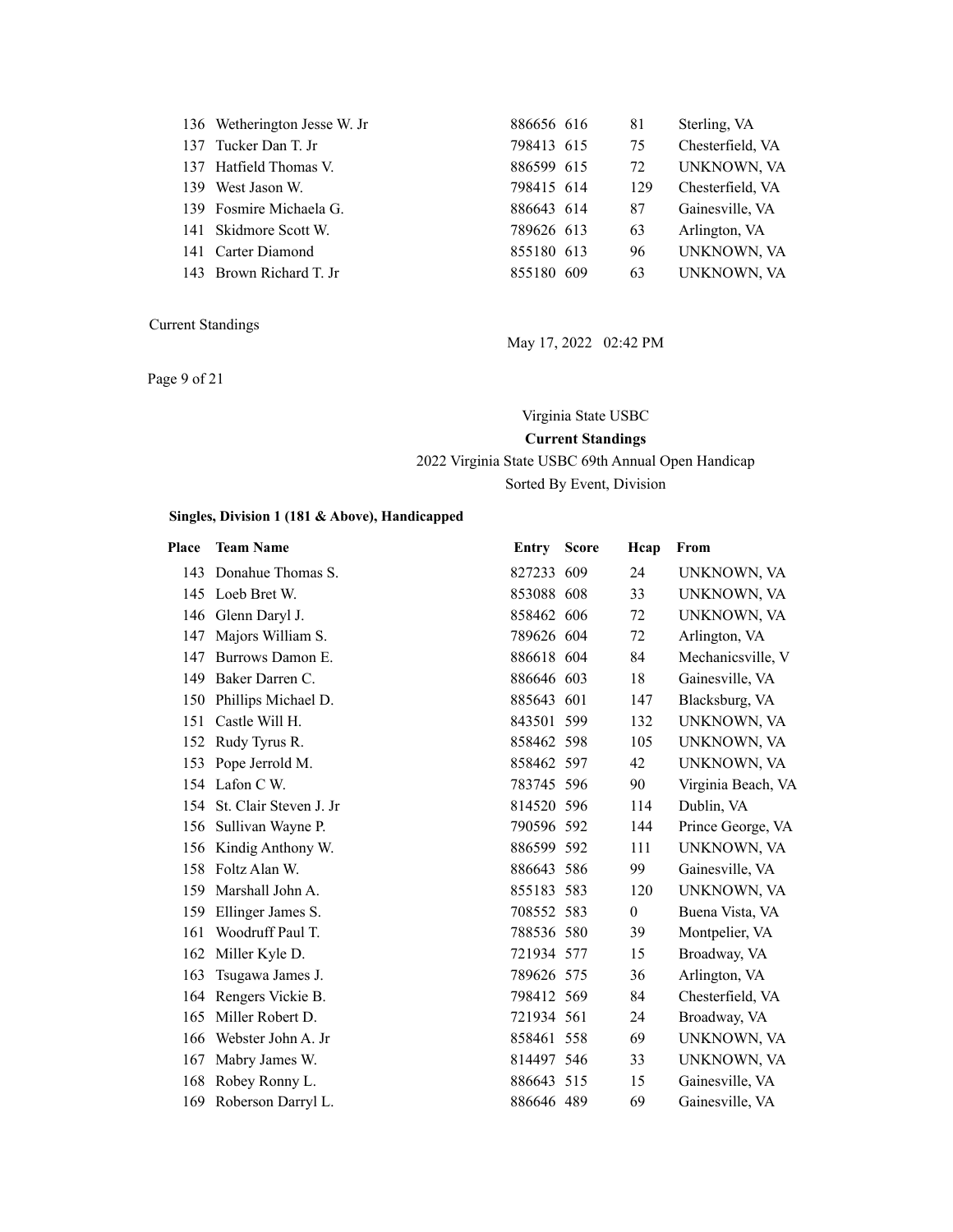| 170 Clark Taylor    | 886625 450 |        | UNKNOWN, VA    |
|---------------------|------------|--------|----------------|
| 171 Lee James D. Jr | 788538 255 | - 96 - | Montpelier, VA |

The lowest score to cash is 255.

#### **Singles, Division 2 (180 & Below), Handicapped**

| Place | <b>Team Name</b>     | Entry      | <b>Score</b> | Hcap | From               |
|-------|----------------------|------------|--------------|------|--------------------|
|       | Rhones Carletha O.   | 884055 837 |              | 231  | Washington, DC     |
|       | 2 Coffey Edward L.   | 708552 785 |              | 159  | Buena Vista, VA    |
| 3     | Reuss-Dean Cheyanne  | 886644 783 |              | 168  | Gainesville, VA    |
| 4     | Queen Karen S.       | 855181 774 |              | 255  | UNKNOWN, VA        |
| 5     | Warren David S.      | 814520 769 |              | 234  | Dublin, VA         |
| 6     | Griscom Karen M.     | 790596 762 |              | 267  | Prince George, VA  |
| 7     | Orfield Patricia D.  | 886609 758 |              | 258  | Chesterfield, VA   |
| 8     | Tinsley Martessa D.  | 884055 756 |              | 150  | Washington, DC     |
| 9     | Issa Mohammed        | 885644 753 |              | 210  | Blacksburg, VA     |
| 10    | Harge Angela M.      | 886639 752 |              | 204  | Fredericksburg, VA |
| 11    | Knox Thomas J.       | 880472 748 |              | 204  | UNKNOWN, VA        |
| 12    | Taylor Page L.       | 798414 744 |              | 246  | Chesterfield, VA   |
| 12    | Oakley Denver R. III | 886618 744 |              | 312  | Mechanicsville, V  |
| 14    | Watkins Tamara S.    | 875461 736 |              | 258  | Waldorf, MD        |
|       |                      |            |              |      |                    |

Current Standings

May 17, 2022 02:42 PM

Page 10 of 21

# Virginia State USBC **Current Standings** 2022 Virginia State USBC 69th Annual Open Handicap Sorted By Event, Division

#### **Singles, Division 2 (180 & Below), Handicapped**

| Place | <b>Team Name</b>         | <b>Entry Score</b> | Hcap | From             |
|-------|--------------------------|--------------------|------|------------------|
| 15    | Blevins James T.         | 708552 734         | 78   | Buena Vista, VA  |
|       | 16 Gray Cheryl T.        | 853088 732         | 177  | UNKNOWN, VA      |
| 17    | Rose Antwon S.           | 843501 728         | 171  | UNKNOWN, VA      |
|       | 18 Marks Wesley          | 885597 727         | 234  | UNKNOWN, VA      |
| 19.   | Casey Lenn R.            | 855184 726         | 180  | UNKNOWN, VA      |
| 20    | Webb Corey T.            | 885646 723         | 186  | Blacksburg, VA   |
|       | 20 Nelson Shirley A.     | 874757 723         | 264  | Clinton, MD      |
|       | 20 Reid Stephanie N.     | 721934 723         | 243  | Broadway, VA     |
|       | 20 Hansen Amanda G.      | 827233 723         | 219  | UNKNOWN, VA      |
|       | 24 Atkins Birgitta A.    | 798411 722         | 369  | Chesterfield, VA |
|       | 24 Phillips Timothy J.   | 885646 722         | 228  | Blacksburg, VA   |
|       | 26 Feaster William E.    | 798411 721         | 330  | Chesterfield, VA |
|       | 26 Bluford Jeffrey W. Sr | 858459 721         | 156  | UNKNOWN, VA      |
| 28    | Smith Lauren A.          | 814497 714         | 219  | UNKNOWN, VA      |
|       |                          |                    |      |                  |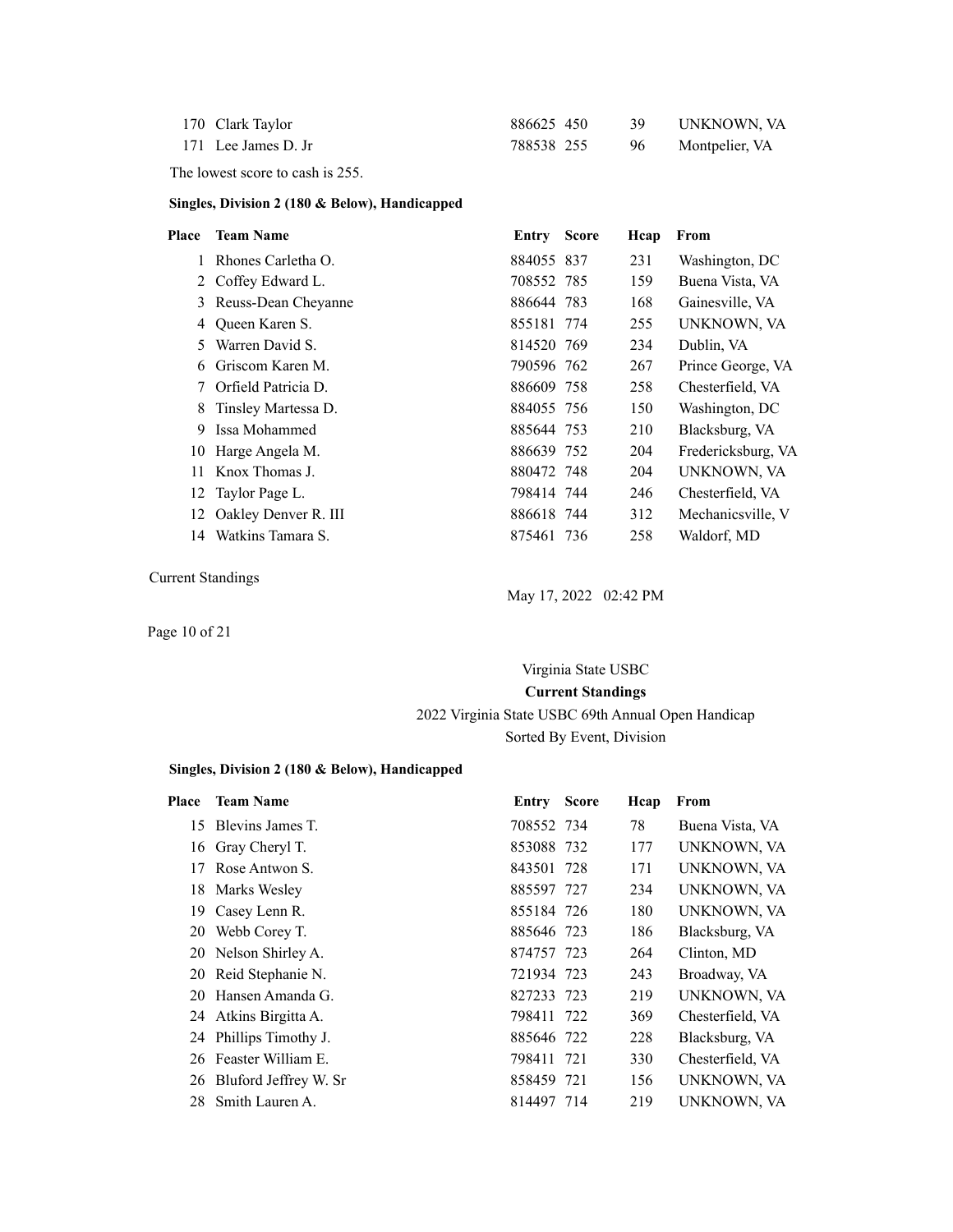| 29. | Williams Jerome H. Sr   | 855181 712 | 210 | UNKNOWN, VA        |
|-----|-------------------------|------------|-----|--------------------|
| 29  | Simmons Brian           | 844390 712 | 156 | UNKNOWN, VA        |
| 31  | Robinson David D. Jr    | 874757 708 | 153 | Clinton, MD        |
| 32  | Grey Richard L. Jr      | 885621 705 | 159 | Nokesville, VA     |
| 33  | Turner David E.         | 827233 703 | 153 | UNKNOWN, VA        |
| 34  | Booth Brandon S.        | 885644 701 | 186 | Blacksburg, VA     |
| 35  | Orfield Roger D.        | 886609 698 | 201 | Chesterfield, VA   |
| 36  | Shaw Taysha L.          | 874757 696 | 315 | Clinton, MD        |
| 37  | Simmons Dale E.         | 788950 692 | 171 | Elkton, VA         |
| 38  | Lineberry Shannon Q.    | 743004 690 | 99  | Fairfield, VA      |
| 39  | Green Helen M.          | 855184 689 | 285 | UNKNOWN, VA        |
| 40  | Yetter Amber E.         | 850091 682 | 258 | Grottoes, VA       |
| 40  | Johnson Mark S.         | 798413 682 | 207 | Chesterfield, VA   |
| 42  | Linkous Joseph R.       | 885643 679 | 213 | Blacksburg, VA     |
| 43  | Wright Tara H.          | 886618 676 | 300 | Mechanicsville, V  |
| 43  | Speidel James L.        | 790596 676 | 177 | Prince George, VA  |
| 45  | Pezzella Tony J.        | 783745 675 | 225 | Virginia Beach, VA |
| 45  | McDaniel Sean C.        | 790596 675 | 165 | Prince George, VA  |
| 47  | Eatmon Curtis A.        | 858459 673 | 156 | UNKNOWN, VA        |
| 47  | Christmas Garland L. Sr | 858465 673 | 171 | UNKNOWN, VA        |
| 49  | Denton Max D.           | 886599 668 | 186 | UNKNOWN, VA        |
| 50  | Johnston Lisa S.        | 885768 667 | 162 | UNKNOWN, VA        |
| 50  | Gay Les Jr              | 855183 667 | 189 | UNKNOWN, VA        |
| 52  | Robinson Solomon        | 858459 666 | 156 | UNKNOWN, VA        |
| 53  | Cochran Kristie L.      | 798414 664 | 168 | Chesterfield, VA   |
|     | 54 Preston Derek A.     | 843501 663 | 171 | UNKNOWN, VA        |
| 55  | Cullers Robbie E. II    | 788950 661 | 156 | Elkton, VA         |
| 56  | Lancaster John W.       | 874757 660 | 159 | Clinton, MD        |
| 57  | Shupe Michael W.        | 798411 658 | 195 | Chesterfield, VA   |
| 58  | Skaggs Harry A.         | 783745 656 | 171 | Virginia Beach, VA |
| 59  | Oliver Tom              | 844390 654 | 213 | UNKNOWN, VA        |
| 60  | Abrams Thomas C.        | 886625 653 | 150 | UNKNOWN, VA        |

May 17, 2022 02:42 PM

Page 11 of 21

Virginia State USBC **Current Standings** 2022 Virginia State USBC 69th Annual Open Handicap Sorted By Event, Division

#### **Singles, Division 2 (180 & Below), Handicapped**

| <b>Place</b> Team Name |            | Entry Score Heap From |                 |
|------------------------|------------|-----------------------|-----------------|
| 61 Cullers Robert E.   | 788950 652 |                       | 183 Elkton, VA  |
| 62 Lee Christine       | 855181 650 |                       | 243 UNKNOWN, VA |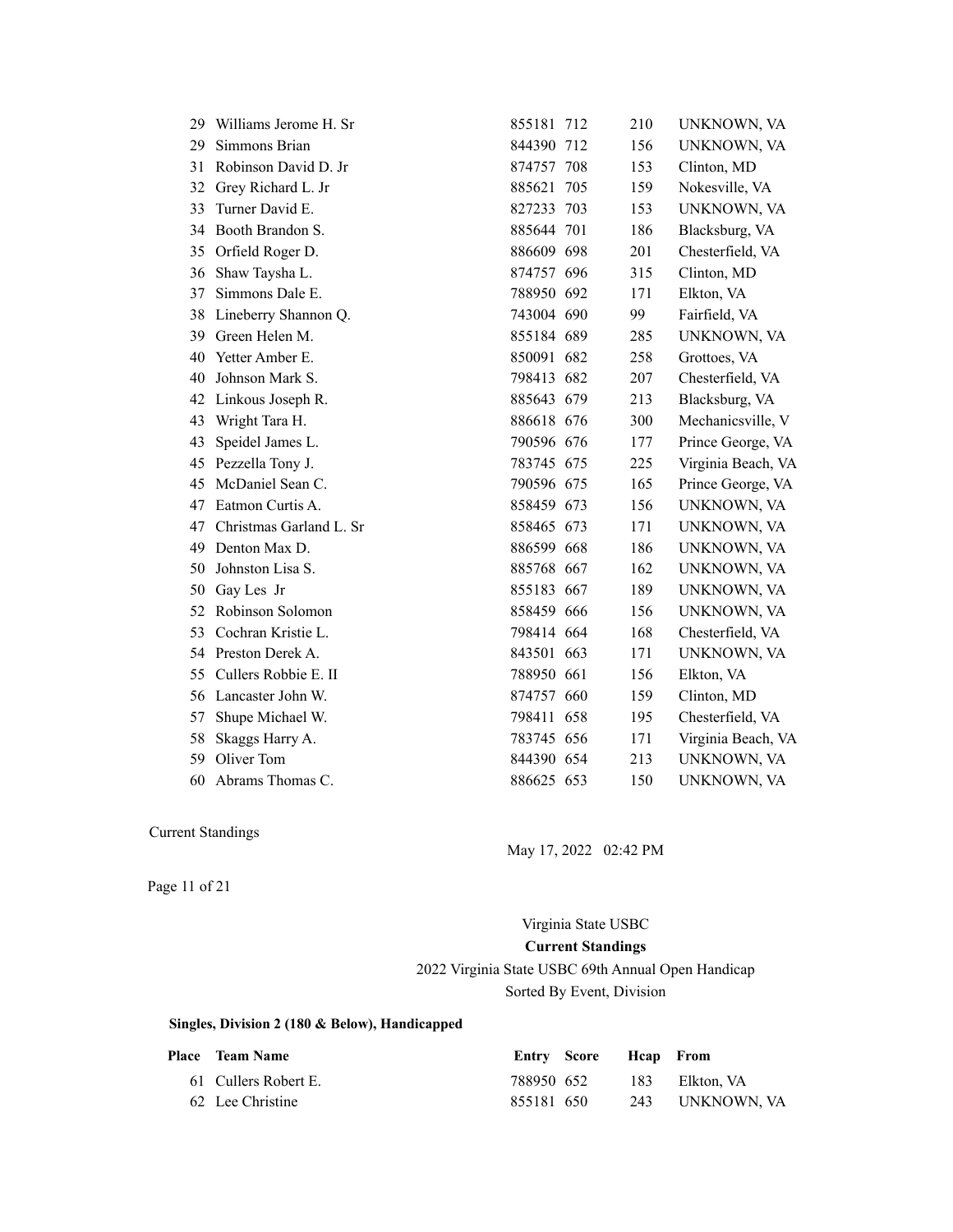| 63 Ayers Melissa T.     |
|-------------------------|
| 64 Jenkins Sherika N.   |
| 65 Eberly Chelsea R.    |
| 66 Pannell Robert L. Jr |
| 67 Pultz Lorie          |
| 68 Simmons Tammy E.     |
| 69 Wright Michael T. Jr |
| 70 Neidig John L.       |
| 71 Phillips Harold D.   |
| 72 Crawford C. Brantley |
|                         |

The lowest score to cash is 601.

#### **Singles, Singles Scratch, Scratch**

| Place        | <b>Team Name</b>       | Entry Score | Hcap | From               |
|--------------|------------------------|-------------|------|--------------------|
| $\mathbf{1}$ | Clay Kristan S.        | 884055 741  |      | Washington, DC     |
| 2            | Sutton Stephanie M.    | 885621 715  |      | Nokesville, VA     |
| 3            | Hansen Christopher A.  | 827232 703  |      | <b>UNKNOWN, VA</b> |
| 4            | Norman Angela H.       | 798412 694  |      | Chesterfield, VA   |
| 5            | Samick Michael R.      | 788537 688  |      | Montpelier, VA     |
| 6            | Wise Amanda N.         | 884054 687  |      | Washington, DC     |
| 7            | Scott James P.         | 827232 677  |      | UNKNOWN, VA        |
| 8            | Cole Kevin W.          | 886644 675  |      | Gainesville, VA    |
| 9            | Dickerson Dmitri A.    | 884067 668  |      | Washington, DC     |
| 10           | Brownie Robert A.      | 886609 667  |      | Chesterfield, VA   |
| 11           | Hurst Troy W.          | 814520 650  |      | Dublin, VA         |
| 12           | Abt Jeff               | 827232 640  |      | UNKNOWN, VA        |
| 12           | Marks Charles B.       | 885597 640  |      | UNKNOWN, VA        |
| 14           | Martin Aden J.         | 854284 639  |      | Salem, VA          |
|              | 14 Smith Robert P. Jr  | 814497 639  |      | UNKNOWN, VA        |
|              | 16 Campbell Andrew T.  | 855180 638  |      | UNKNOWN, VA        |
| 16           | Yetter Thomas E.       | 850091 638  |      | Grottoes, VA       |
| 18           | Sekely Scott M.        | 886643 634  |      | Gainesville, VA    |
| 19           | Williams Tyree G. Sr   | 884055 631  |      | Washington, DC     |
| 20           | Zimmerman Michael P.   | 885597 629  |      | UNKNOWN, VA        |
| 20           | Atkins Stephen D.      | 798412 629  |      | Chesterfield, VA   |
| 20           | Kubyako Nicholas A.    | 788536 629  |      | Montpelier, VA     |
| 23           | Orfield Robert D.      | 886609 627  |      | Chesterfield, VA   |
| 23           | Emerson Robert W.      | 858463 627  |      | <b>UNKNOWN, VA</b> |
| 25           | Rollins Derrick R. Sr  | 886646 626  |      | Gainesville, VA    |
| 26           | Thompson Tubar         | 855180 622  |      | UNKNOWN, VA        |
| 27           | Matthews Larryl A.     | 858463 621  |      | <b>UNKNOWN, VA</b> |
| 27           | Bradley Scott J.       | 885644 621  |      | Blacksburg, VA     |
| 29           | Blowers Don E.         | 798413 617  |      | Chesterfield, VA   |
|              | 30 Reuss-Dean Cheyanne | 886644 615  |      | Gainesville, VA    |

Current Standings

743004 648 234 Fairfield, VA 886639 644 168 Fredericksburg, VA 886646 642 171 Gainesville, VA 855240 635 243 UNKNOWN, VA 844390 626 243 UNKNOWN, VA 844390 619 291 UNKNOWN, VA 886618 617 162 Mechanicsville, V 885768 613 165 UNKNOWN, VA 885646 607 273 Blacksburg, VA 783745 601 252 Virginia Beach, VA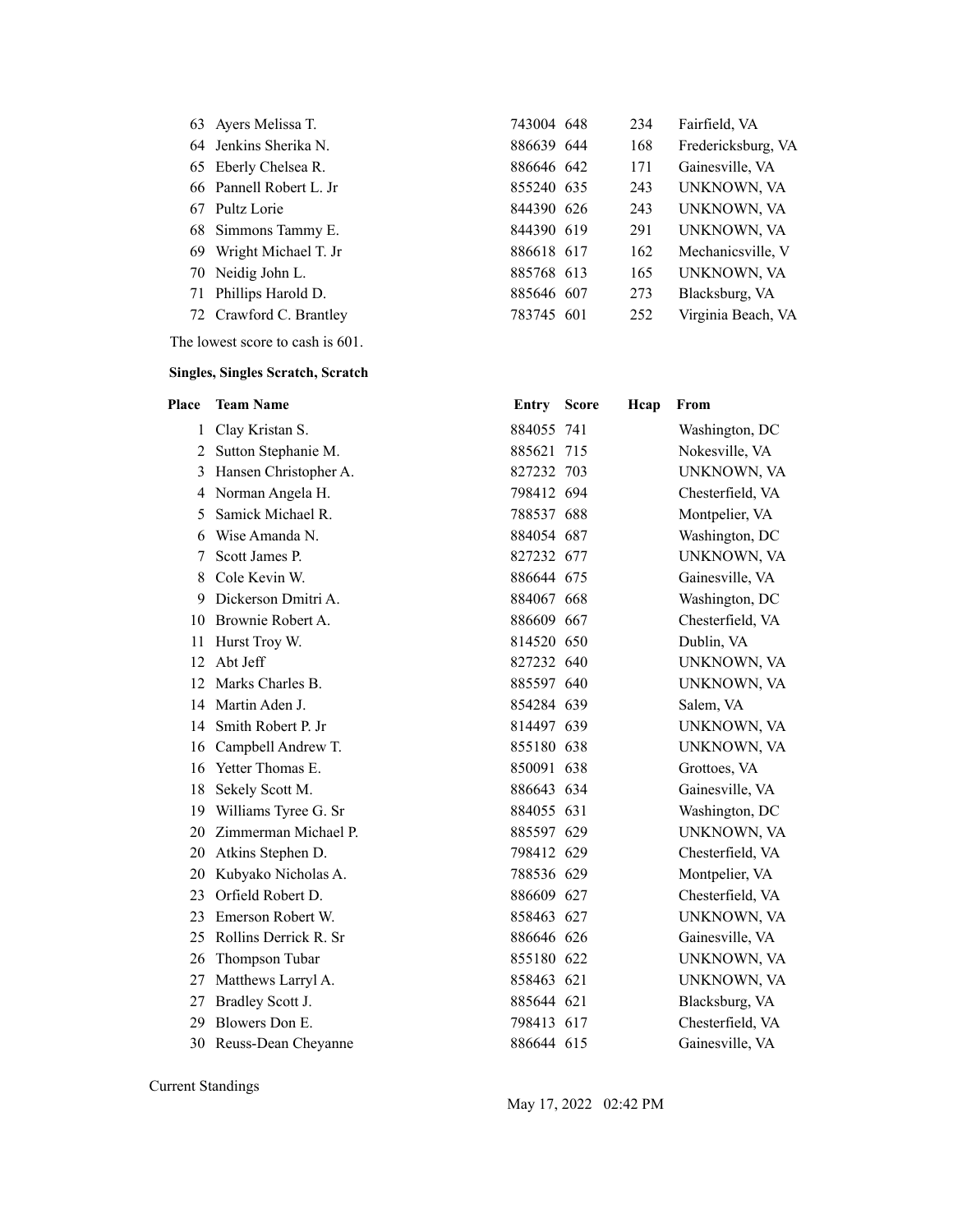# Virginia State USBC **Current Standings** 2022 Virginia State USBC 69th Annual Open Handicap Sorted By Event, Division

# **Singles, Singles Scratch, Scratch**

| Place | <b>Team Name</b>          | Entry      | <b>Score</b> | Hcap | From               |
|-------|---------------------------|------------|--------------|------|--------------------|
|       | 30 Griffin Allen L.       | 861764 615 |              |      | SALEM, VA          |
|       | 32 Humphreys Bryan L.     | 854284 614 |              |      | Salem, VA          |
|       | 32 Stephens Alexander     | 875461 614 |              |      | Waldorf, MD        |
|       | 32 Eisemann William J. Jr | 827232 614 |              |      | UNKNOWN, VA        |
|       | 35 Drakes Luis A.         | 855182 611 |              |      | UNKNOWN, VA        |
|       | 36 Hester Jamie D. Jr     | 886644 609 |              |      | Gainesville, VA    |
|       | 36 Thompson Ciara N.      | 884055 609 |              |      | Washington, DC     |
|       | 38 Brooks Leo N.          | 788537 608 |              |      | Montpelier, VA     |
|       | 39 Rhones Carletha O.     | 884055 606 |              |      | Washington, DC     |
|       | 40 Marshall Keith L.      | 858460 605 |              |      | UNKNOWN, VA        |
|       | 40 Houff Timothy B.       | 855181 605 |              |      | UNKNOWN, VA        |
|       | 42 James Mark N.          | 858463 604 |              |      | <b>UNKNOWN, VA</b> |
|       | 43 Ahlgrim Keith A.       | 788538 600 |              |      | Montpelier, VA     |
|       | 44 Hawkins Leon C.        | 858464 599 |              |      | UNKNOWN, VA        |
|       | 45 Smith Billy Jr         | 861764 597 |              |      | SALEM, VA          |
|       | 46 Lanier Jeffery A.      | 858460 594 |              |      | UNKNOWN, VA        |
|       | 47 Matthews Lowell A.     | 858460 592 |              |      | <b>UNKNOWN, VA</b> |
|       | 47 Williams Yolanda S.    | 884054 592 |              |      | Washington, DC     |
|       | 49 Williams Albert G. Sr  | 788537 589 |              |      | Montpelier, VA     |
|       | 50 Fellin Shawn D.        | 788536 587 |              |      | Montpelier, VA     |
|       | 51 Fowler Marxcus X.      | 884067 586 |              |      | Washington, DC     |
|       | 51 Nelson Travis C.       | 850091 586 |              |      | Grottoes, VA       |
|       | 53 Baker Darren C.        | 886646 585 |              |      | Gainesville, VA    |
|       | 53 Donahue Thomas S.      | 827233 585 |              |      | UNKNOWN, VA        |
| 55    | Ellinger James S.         | 708552 583 |              |      | Buena Vista, VA    |
|       | 55 Layne Aaron F. Sr      | 798412 583 |              |      | Chesterfield, VA   |
|       | 57 Riley Harvey R.        | 861764 581 |              |      | SALEM, VA          |
|       | 58 Kessel David E. Jr     | 854284 580 |              |      | Salem, VA          |
|       | 59 Gorlinsky Michael L.   | 885621 579 |              |      | Nokesville, VA     |
|       | 60 Allen Anthony B.       | 884067 576 |              |      | Washington, DC     |
|       | 61 Callis Sherman C. Jr   | 855182 571 |              |      | UNKNOWN, VA        |
|       | 62 Donathan William L.    | 814497 565 |              |      | UNKNOWN, VA        |
|       | 63 Miller Kyle D.         | 721934 562 |              |      | Broadway, VA       |
|       | 64 Russell Jeffrey M.     | 858460 559 |              |      | UNKNOWN, VA        |
|       | 65 Greene Evelyn C.       | 855182 557 |              |      | UNKNOWN, VA        |
|       | 66 Bradham Joseph C.      | 788536 554 |              |      | Montpelier, VA     |
| 66    | Terrant Robert B.         | 885621 554 |              |      | Nokesville, VA     |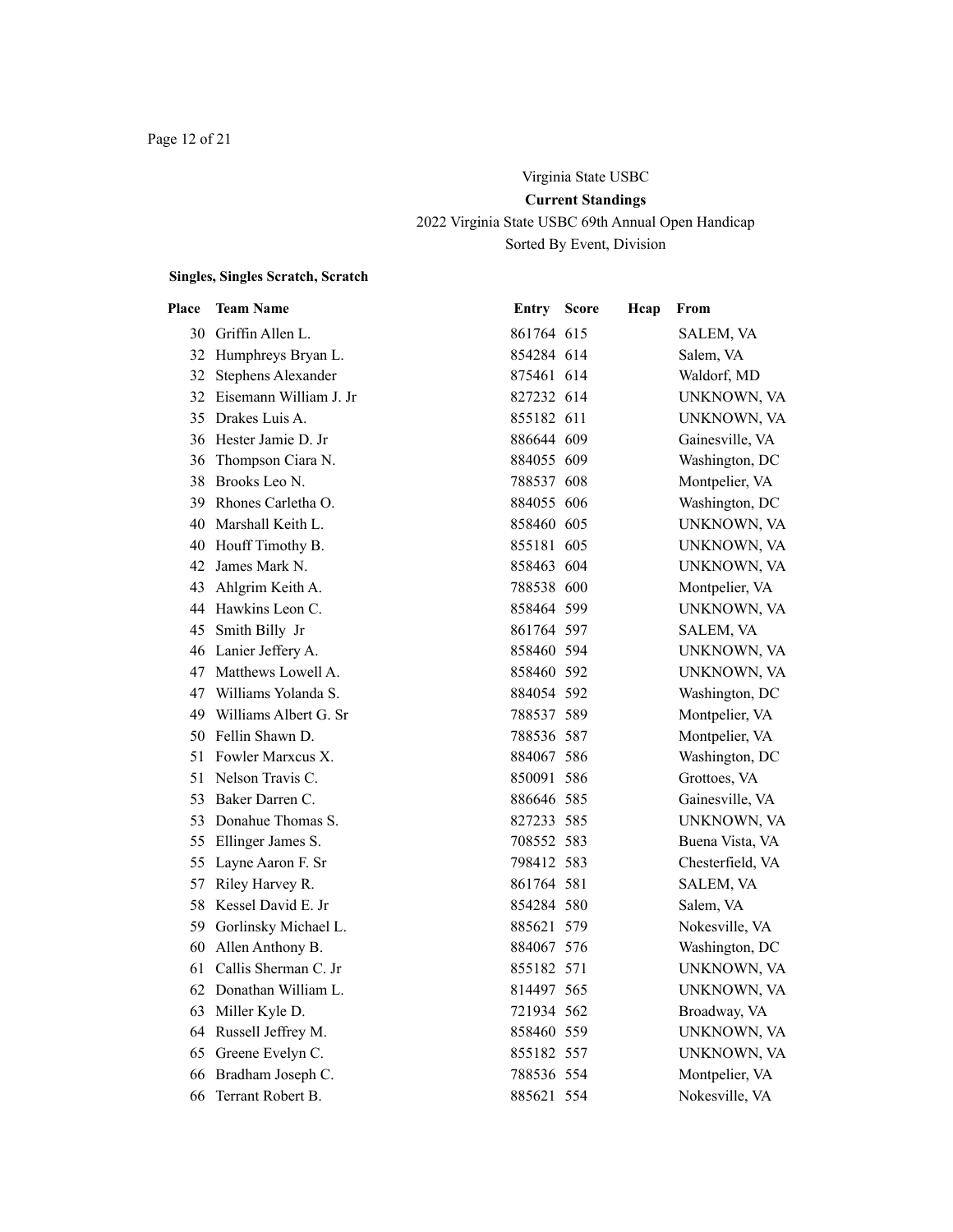| UNKNOWN, VA<br>68 Brown Richard T. Jr<br>855180 546   |  |
|-------------------------------------------------------|--|
|                                                       |  |
| Montpelier, VA<br>70 Woodruff Paul T.<br>788536 541   |  |
| Chesterfield, VA<br>71 Tucker Dan T. Jr<br>798413 540 |  |
| Waldorf, MD<br>71 Vicars Caleb A.<br>875461 540       |  |
| 73 Yetter Brandon A.<br>850091 538<br>Grottoes, VA    |  |
| 74 Miller Robert D.<br>721934 537<br>Broadway, VA     |  |
| Montpelier, VA<br>788537 533<br>75 Alston Troy M.     |  |
| Gainesville, VA<br>75 Stemp Andrew L.<br>886644 533   |  |

Page 13 of 21

May 17, 2022 02:42 PM

# Virginia State USBC **Current Standings**

## 2022 Virginia State USBC 69th Annual Open Handicap Sorted By Event, Division

#### **Singles, Singles Scratch, Scratch**

| Place | <b>Team Name</b>        | <b>Entry Score</b> | Hcap | From             |
|-------|-------------------------|--------------------|------|------------------|
|       | 75 Guilliams Doyle D.   | 854284 533         |      | Salem, VA        |
| 78    | Michonski Michael       | 861764 531         |      | SALEM, VA        |
|       | 78 Watkins Tyrone R. Jr | 884067 531         |      | Washington, DC   |
| 80    | Fosmire Michaela G.     | 886643 527         |      | Gainesville, VA  |
|       | 81 Liska Luke I.        | 814520 520         |      | Dublin, VA       |
|       | 82 Carter Diamond       | 855180 517         |      | UNKNOWN, VA      |
| 83.   | Mabry James W.          | 814497 513         |      | UNKNOWN, VA      |
|       | 84 Wolde Samuel         | 875461 505         |      | Waldorf, MD      |
|       | 85 Robey Ronny L.       | 886643 500         |      | Gainesville, VA  |
|       | 86 Foltz Alan W.        | 886643 487         |      | Gainesville, VA  |
|       | 87 Rengers Vickie B.    | 798412 485         |      | Chesterfield, VA |
| 87    | Roy Kevin A.            | 855182 485         |      | UNKNOWN, VA      |
| 89    | Marshall Eugene L. II   | 858463 481         |      | UNKNOWN, VA      |
| 90.   | Roberson Darryl L.      | 886646 420         |      | Gainesville, VA  |
| 91    | Lee James D. Jr         | 788538 159         |      | Montpelier, VA   |
|       |                         |                    |      |                  |

The lowest score to cash is 159.

| Place | <b>Team Name</b>       | Entry Score  | Hcap | From               |
|-------|------------------------|--------------|------|--------------------|
|       | Wilkerson Donzell C.   | 884067 2,535 | 387  | Washington, DC     |
|       | 2 Smith Robert P. Jr   | 814497 2,306 | 432  | UNKNOWN, VA        |
|       | 3 Stephens Alexander   | 875461 2,290 | 432  | Waldorf, MD        |
|       | 4 Lanier Jeffery A.    | 858460 2,279 | 369  | UNKNOWN, VA        |
|       | 4 Prince William J. Jr | 783746 2,279 | 279  | Virginia Beach, VA |
|       | 6 Montgomery Will C.   | 743004 2,274 | 315  | Fairfield, VA      |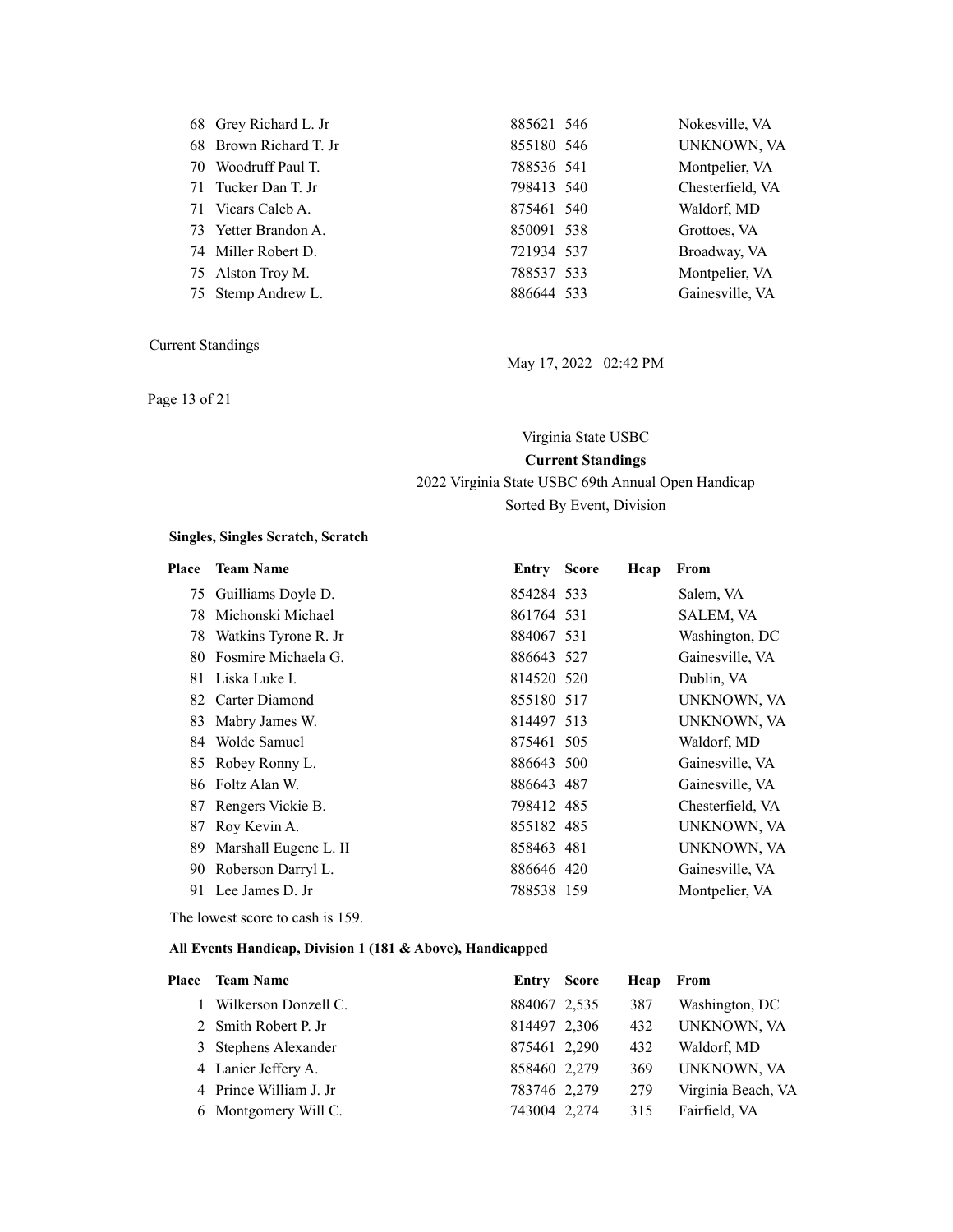| 7  | Dickerson Dmitri A.  | 884067 2,268 | 225 | Washington, DC     |
|----|----------------------|--------------|-----|--------------------|
| 8  | Campbell Andrew T.   | 855180 2,249 | 315 | UNKNOWN, VA        |
| 9  | Norman Angela H.     | 798412 2,243 | 414 | Chesterfield, VA   |
| 10 | Paige Michael A.     | 886639 2,241 | 324 | Fredericksburg, VA |
| 11 | Woodall Heather M.   | 783746 2,235 | 432 | Virginia Beach, VA |
| 12 | Cole Kevin W.        | 886644 2,226 | 54  | Gainesville, VA    |
| 13 | Thompson Ciara N.    | 884055 2,225 | 261 | Washington, DC     |
| 14 | Callis Sherman C. Jr | 855182 2,205 | 324 | UNKNOWN, VA        |
| 15 | Miller David M.      | 858464 2,199 | 252 | UNKNOWN, VA        |
| 16 | James Mark N.        | 858463 2,193 | 297 | UNKNOWN, VA        |
| 17 | Hurst Troy W.        | 814520 2,187 | 297 | Dublin, VA         |
| 18 | Orfield Robert D.    | 886609 2,177 | 243 | Chesterfield, VA   |
| 19 | Clay Kristan S.      | 884055 2,176 | 180 | Washington, DC     |
| 20 | Vicars Caleb A.      | 875461 2,169 | 234 | Waldorf, MD        |
| 21 | Taylor Carroll E. Jr | 798414 2,167 | 333 | Chesterfield, VA   |
| 22 | Abrams Gary          | 886625 2,164 | 396 | UNKNOWN, VA        |
| 23 | Kessel David E. Jr   | 854284 2,163 | 270 | Salem, VA          |
| 23 | Samick Michael R.    | 788537 2,163 | 162 | Montpelier, VA     |
| 25 | Smith Marc D.        | 858465 2,153 | 648 | UNKNOWN, VA        |
| 26 | Hester Jamie D. Jr   | 886644 2,150 | 108 | Gainesville, VA    |
| 27 | Brooks Leo N.        | 788537 2,137 | 342 | Montpelier, VA     |

May 17, 2022 02:42 PM

Page 14 of 21

# Virginia State USBC **Current Standings** 2022 Virginia State USBC 69th Annual Open Handicap Sorted By Event, Division

| Place | <b>Team Name</b>           | <b>Entry Score</b> | Hcap | From               |
|-------|----------------------------|--------------------|------|--------------------|
|       | 28 Roy Kevin A.            | 855182 2,136       | 396  | UNKNOWN, VA        |
| 29    | Woodall Thomas P.          | 783746 2,133       | 108  | Virginia Beach, VA |
|       | 30 Poe David C. Jr.        | 858461 2,132       | 279  | UNKNOWN, VA        |
| 31    | Williams Eric              | 886639 2,131       | 270  | Fredericksburg, VA |
|       | 32 Caldwell Ricky W. Jr    | 885644 2,130       | 432  | Blacksburg, VA     |
|       | 32 Ratcliff Jacob P.       | 885645 2,130       | 342  | Blacksburg, VA     |
|       | 34 Brooks John W. III      | 708552 2,129       | 216  | Buena Vista, VA    |
|       | 35 Pope Jerrold M.         | 858462 2,126       | 126  | UNKNOWN, VA        |
|       | 36 Matthews Lowell A.      | 858460 2,123       | 216  | UNKNOWN, VA        |
|       | 36 Abt Jeff                | 827232 2,123       | 207  | UNKNOWN, VA        |
|       | 38 Douglas Frederick H. Jr | 886632 2,122       | 360  |                    |
|       | 38 Zimmerman Michael P.    | 885597 2,122       | 297  | UNKNOWN, VA        |
|       | 38 Owens Brian K.          | 886632 2,122       | 405  |                    |
|       |                            |                    |      |                    |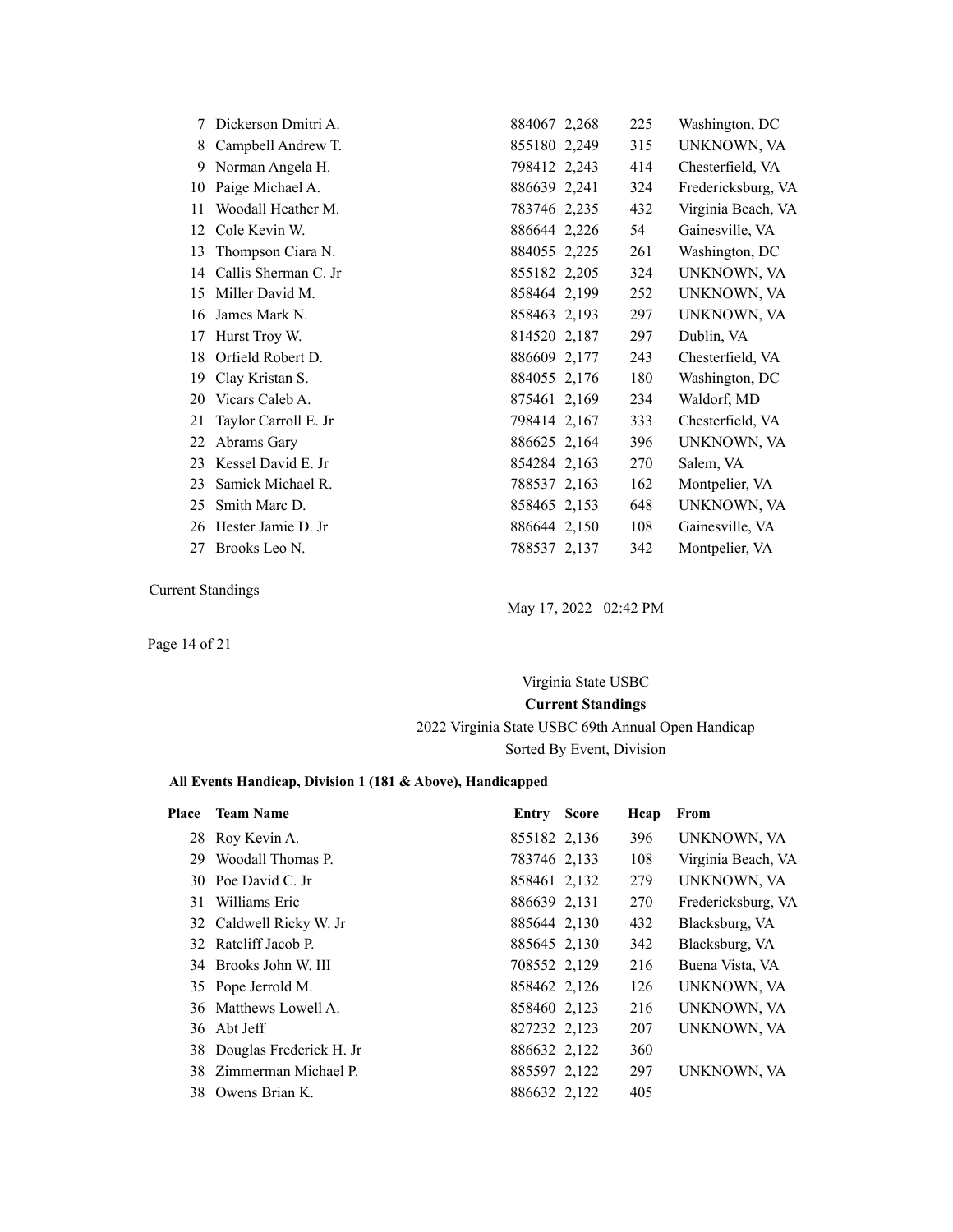| 41 | Harris Josef D.        | 858464 2,121 | 378              | UNKNOWN, VA        |
|----|------------------------|--------------|------------------|--------------------|
| 42 | Brownie Robert A.      | 886609 2,119 | 108              | Chesterfield, VA   |
| 43 | Kidder Bradley S.      | 783746 2,113 | 306              | Virginia Beach, VA |
| 44 | Dysart Noel K.         | 855183 2,110 | 324              | UNKNOWN, VA        |
| 45 | Marks Charles B.       | 885597 2,106 | 207              | UNKNOWN, VA        |
| 46 | Humphreys Bryan L.     | 854284 2,105 | 360              | Salem, VA          |
| 47 | Eppard Ricky A.        | 788950 2,104 | 333              | Elkton, VA         |
| 48 | Williams Albert G. Sr  | 788537 2,102 | 234              | Montpelier, VA     |
| 49 | McGregor Ronald A.     | 855184 2,101 | 351              | UNKNOWN, VA        |
| 50 | Duncan Ronald E.       | 885646 2,100 | 423              | Blacksburg, VA     |
| 50 | Harkless C Bruce       | 858462 2,100 | 414              | UNKNOWN, VA        |
| 52 | Allen Anthony B.       | 884067 2,089 | 144              | Washington, DC     |
| 53 | Woodson Benjamin L. Sr | 886632 2,087 | 423              |                    |
| 54 | Stubbs Ernest A. II    | 885645 2,086 | 342              | Blacksburg, VA     |
| 55 | Glenn Daryl J.         | 858462 2,085 | 216              | UNKNOWN, VA        |
| 56 | Sacro Vincent J.       | 886656 2,084 | 351              | Sterling, VA       |
| 56 | Fellin Shawn D.        | 788536 2,084 | 243              | Montpelier, VA     |
| 58 | Cline Robert D.        | 885768 2,083 | 297              | UNKNOWN, VA        |
| 59 | Carter Diamond         | 855180 2,082 | 288              | UNKNOWN, VA        |
| 60 | Guilliams Doyle D.     | 854284 2,081 | 351              | Salem, VA          |
| 61 | Bradham Joseph C.      | 788538 2,080 | 360              | Montpelier, VA     |
| 62 | Garcia Frank Jr        | 886656 2,078 | 234              | Sterling, VA       |
| 62 | Layne Aaron F. Sr      | 798412 2,078 | 216              | Chesterfield, VA   |
| 64 | Phillips Michael D.    | 885643 2,077 | 441              | Blacksburg, VA     |
| 65 | Gray John M.           | 853088 2,071 | 324              | UNKNOWN, VA        |
| 66 | Donathan William L.    | 814497 2,070 | 216              | UNKNOWN, VA        |
| 67 | Marshall Keith L.      | 858460 2,067 | 252              | UNKNOWN, VA        |
| 68 | Stewart Deloid M.      | 858461 2,066 | 414              | UNKNOWN, VA        |
| 68 | Graham Tyler A.        | 885645 2,066 | 279              | Blacksburg, VA     |
| 70 | Greene Evelyn C.       | 855182 2,065 | 423              | UNKNOWN, VA        |
| 70 | Hansen Christopher A.  | 827232 2,065 | $\boldsymbol{0}$ | UNKNOWN, VA        |
| 72 | Skiba Joseph T. IV     | 880472 2,061 | 234              | UNKNOWN, VA        |
| 73 | Abrams Stanley A.      | 886625 2,059 | 378              | UNKNOWN, VA        |

May 17, 2022 02:42 PM

Page 15 of 21

Virginia State USBC **Current Standings**

2022 Virginia State USBC 69th Annual Open Handicap Sorted By Event, Division

| <b>Place</b> Team Name | <b>Entry Score Heap</b> From |                 |
|------------------------|------------------------------|-----------------|
| 74 Downey Roy J. III   | 880472 2,057                 | 315 UNKNOWN, VA |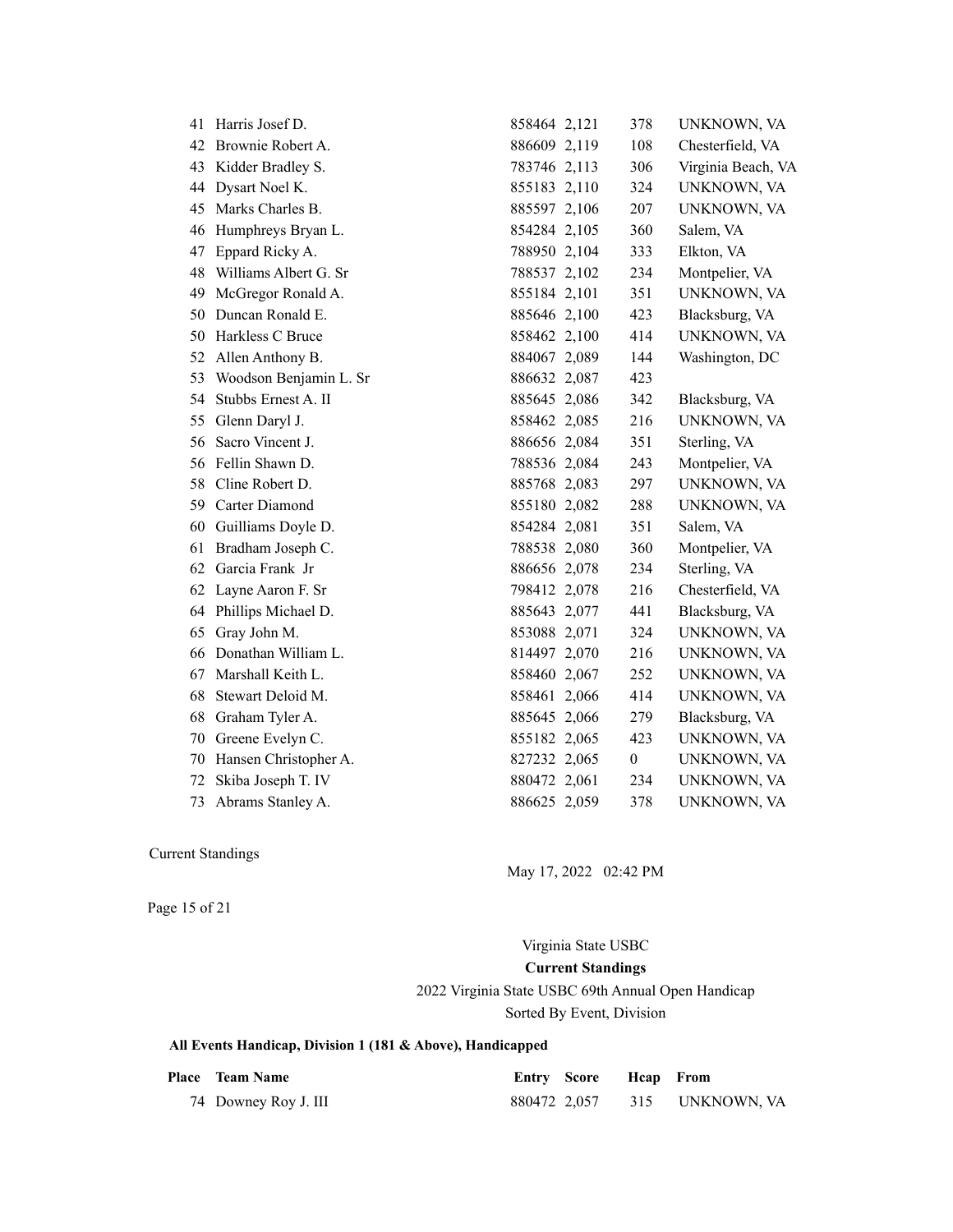| 75  | Wolde Samuel            | 875461 2,055 | 342              | Waldorf, MD      |
|-----|-------------------------|--------------|------------------|------------------|
| 76  | Blowers Don E.          | 798413 2,054 | 261              | Chesterfield, VA |
| 76  | Collins Justin M.       | 721934 2,054 | 234              | Broadway, VA     |
| 78  | Bailey Brian D.         | 886632 2,052 | 360              |                  |
| 79  | Emerson Robert W.       | 858463 2,048 | 108              | UNKNOWN, VA      |
| 80  | Johnson Jeremy M.       | 885645 2,044 | 261              | Blacksburg, VA   |
| 81  | Campbell C Wade         | 843501 2,042 | 315              | UNKNOWN, VA      |
| 82  | Russell Jeffrey M.      | 858460 2,041 | 315              | UNKNOWN, VA      |
| 83  | Alston Troy M.          | 788537 2,039 | 405              | Montpelier, VA   |
| 84  | Coleman Ponce D.        | 858465 2,035 | 522              | UNKNOWN, VA      |
| 85  | Hawkins Leon C.         | 858464 2,028 | 171              | UNKNOWN, VA      |
| 86  | Terrant Robert B.       | 885621 2,025 | 288              | Nokesville, VA   |
| 87  | Watkins Tyrone R. Jr    | 884054 2,024 | 315              | Washington, DC   |
| 88  | Hassan Idris B.         | 858464 2,018 | 288              | UNKNOWN, VA      |
| 89  | Rollins Derrick R. Sr   | 886646 2,015 | 90               | Gainesville, VA  |
| 90  | Beck Margo L.           | 798413 2,014 | 333              | Chesterfield, VA |
| 91  | Wise Amanda N.          | 884054 2,010 | 216              | Washington, DC   |
| 92  | Drakes Luis A.          | 855182 2,009 | 225              | UNKNOWN, VA      |
| 93  | Griffin Allen L.        | 861764 2,007 | 207              | SALEM, VA        |
| 94  | Linkous Dylan L.        | 885643 2,006 | 243              | Blacksburg, VA   |
| 95  | Hall Sterling W. Jr     | 858461 2,005 | 222              | UNKNOWN, VA      |
| 96  | Bradley Scott J.        | 885644 2,002 | 243              | Blacksburg, VA   |
| 97  | York Tim S.             | 885768 1,998 | 288              | UNKNOWN, VA      |
| 98  | Foltz Alan W.           | 886643 1,994 | 297              | Gainesville, VA  |
| 99  | Castle Will H.          | 843501 1,993 | 396              | UNKNOWN, VA      |
| 100 | Cochran Steven R.       | 798415 1,992 | 243              | Chesterfield, VA |
| 100 | Gorlinsky Michael L.    | 885621 1,992 | 126              | Nokesville, VA   |
| 102 | Baker Darren C.         | 886646 1,991 | 54               | Gainesville, VA  |
| 103 | Williams Yolanda S.     | 884054 1,984 | 342              | Washington, DC   |
| 104 | Smith Billy Jr          | 861764 1,983 | 216              | SALEM, VA        |
| 104 | Kubyako Nicholas A.     | 788536 1,983 | $\boldsymbol{0}$ | Montpelier, VA   |
| 106 | Thompson Tubar          | 855180 1,980 | 180              | UNKNOWN, VA      |
|     | 106 Sutton Stephanie M. | 885621 1,980 | 99               | Nokesville, VA   |
|     | 108 Brown Richard T. Jr | 855180 1,978 | 189              | UNKNOWN, VA      |
| 108 | Whitted Michael C.      | 855184 1,978 | 405              | UNKNOWN, VA      |
| 110 | Martin Aden J.          | 854284 1,977 | 36               | Salem, VA        |
| 111 | St. Clair Steven J. Jr  | 814520 1,976 | 342              | Dublin, VA       |
| 112 | <b>Taylor Davis</b>     | 798414 1,975 | 207              | Chesterfield, VA |
| 113 | Hadloc Bruce L.         | 789626 1,974 | 279              | Arlington, VA    |
| 114 | Donahue Nannette M.     | 827233 1,973 | 351              | UNKNOWN, VA      |
|     | 115 Liska Luke I.       | 814520 1,960 | 495              | Dublin, VA       |
| 116 | Matthews Larryl A.      | 858463 1,959 | 90               | UNKNOWN, VA      |
| 117 | Miller Robert D.        | 721934 1,956 | 72               | Broadway, VA     |
| 118 | Collins Travis J.       | 886656 1,953 | 108              | Sterling, VA     |
|     | 119 Houff Timothy B.    | 855181 1,950 | 288              | UNKNOWN, VA      |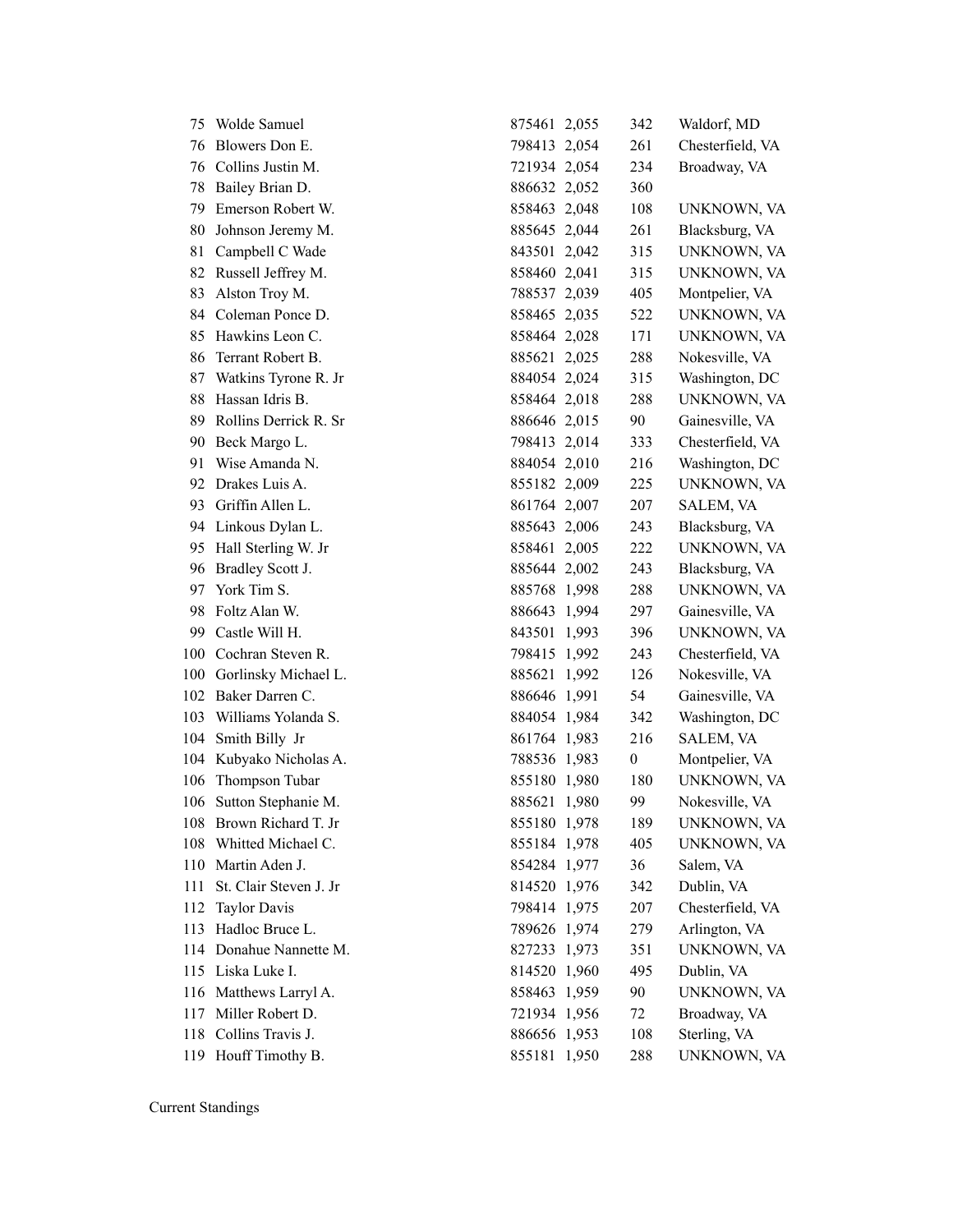Page 16 of 21

# Virginia State USBC **Current Standings** 2022 Virginia State USBC 69th Annual Open Handicap Sorted By Event, Division

| Place | <b>Team Name</b>             | Entry        | <b>Score</b> | Hcap | From               |
|-------|------------------------------|--------------|--------------|------|--------------------|
|       | 120 Bethel Dale W.           | 858465 1,945 |              | 297  | UNKNOWN, VA        |
|       | 121 Yetter Brandon A.        | 850091 1,942 |              | 243  | Grottoes, VA       |
|       | 122 Loeb Bret W.             | 853088 1,939 |              | 99   | UNKNOWN, VA        |
|       | 123 Marshall Eugene L. II    | 858463 1,937 |              | 414  | UNKNOWN, VA        |
|       | 124 Holtzclaw John W.        | 855183 1,936 |              | 342  | UNKNOWN, VA        |
|       | 124 Han Alex J.              | 885597 1,936 |              | 162  | UNKNOWN, VA        |
|       | 124 Scott James P.           | 827232 1,936 |              | 45   | UNKNOWN, VA        |
|       | 127 Linkous Jordan A.        | 885643 1,934 |              | 369  | Blacksburg, VA     |
| 127   | Michonski Michael            | 861764 1,934 |              | 297  | SALEM, VA          |
| 129   | Tucker Dan T. Jr             | 798413 1,929 |              | 225  | Chesterfield, VA   |
|       | 129 Webster John A. Jr       | 858461 1,929 |              | 207  | UNKNOWN, VA        |
|       | 131 Poulos Ben A.            | 880472 1,928 |              | 144  | UNKNOWN, VA        |
|       | 132 Wetherington Jesse W. Jr | 886656 1,926 |              | 243  | Sterling, VA       |
|       | 133 Johnston David J.        | 853088 1,923 |              | 396  | UNKNOWN, VA        |
|       | 134 Donahue Thomas S.        | 827232 1,911 |              | 72   | UNKNOWN, VA        |
|       | 135 Coleman Jobie R.         | 743004 1,908 |              | 297  | Fairfield, VA      |
|       | 135 Lafon C W.               | 783745 1,908 |              | 270  | Virginia Beach, VA |
|       | 137 Atkins Stephen D.        | 798412 1,903 |              | 9    | Chesterfield, VA   |
|       | 138 Fowler Marxcus X.        | 884054 1,899 |              | 189  | Washington, DC     |
|       | 139 Williams Tyree G. Sr     | 884067 1,898 |              | 63   | Washington, DC     |
|       | 139 Miller Kyle D.           | 721934 1,898 |              | 45   | Broadway, VA       |
|       | 139 Fosmire Michaela G.      | 886643 1,898 |              | 261  | Gainesville, VA    |
|       | 142 Dombrowski David A.      | 886599 1,896 |              | 360  | UNKNOWN, VA        |
|       | 143 Sullivan Wayne P.        | 790596 1,892 |              | 432  | Prince George, VA  |
|       | 144 Stemp Andrew L.          | 886644 1,890 |              | 351  | Gainesville, VA    |
|       | 145 Sekely Scott M.          | 886643 1,889 |              | 108  | Gainesville, VA    |
|       | 145 Rudy Tyrus R.            | 858462 1,889 |              | 315  | UNKNOWN, VA        |
|       | 147 Ahlgrim Keith A.         | 788538 1,883 |              | 117  | Montpelier, VA     |
|       | 148 Welch David Q.           | 798415 1,867 |              | 441  | Chesterfield, VA   |
|       | 149 Williams Keirson D.      | 858459 1,864 |              | 315  | UNKNOWN, VA        |
|       | 150 Rengers Vickie B.        | 798412 1,861 |              | 252  | Chesterfield, VA   |
|       | 151 West Jason W.            | 798415 1,856 |              | 387  | Chesterfield, VA   |
|       | 152 Marshall John A.         | 855183 1,853 |              | 360  | UNKNOWN, VA        |
|       | 153 Kindig Anthony W.        | 886599 1,847 |              | 333  | UNKNOWN, VA        |
|       | 154 Burrows Damon E.         | 886618 1,843 |              | 252  | Mechanicsville, V  |
|       | 155 Nelson Travis C.         | 850091 1,840 |              | 171  | Grottoes, VA       |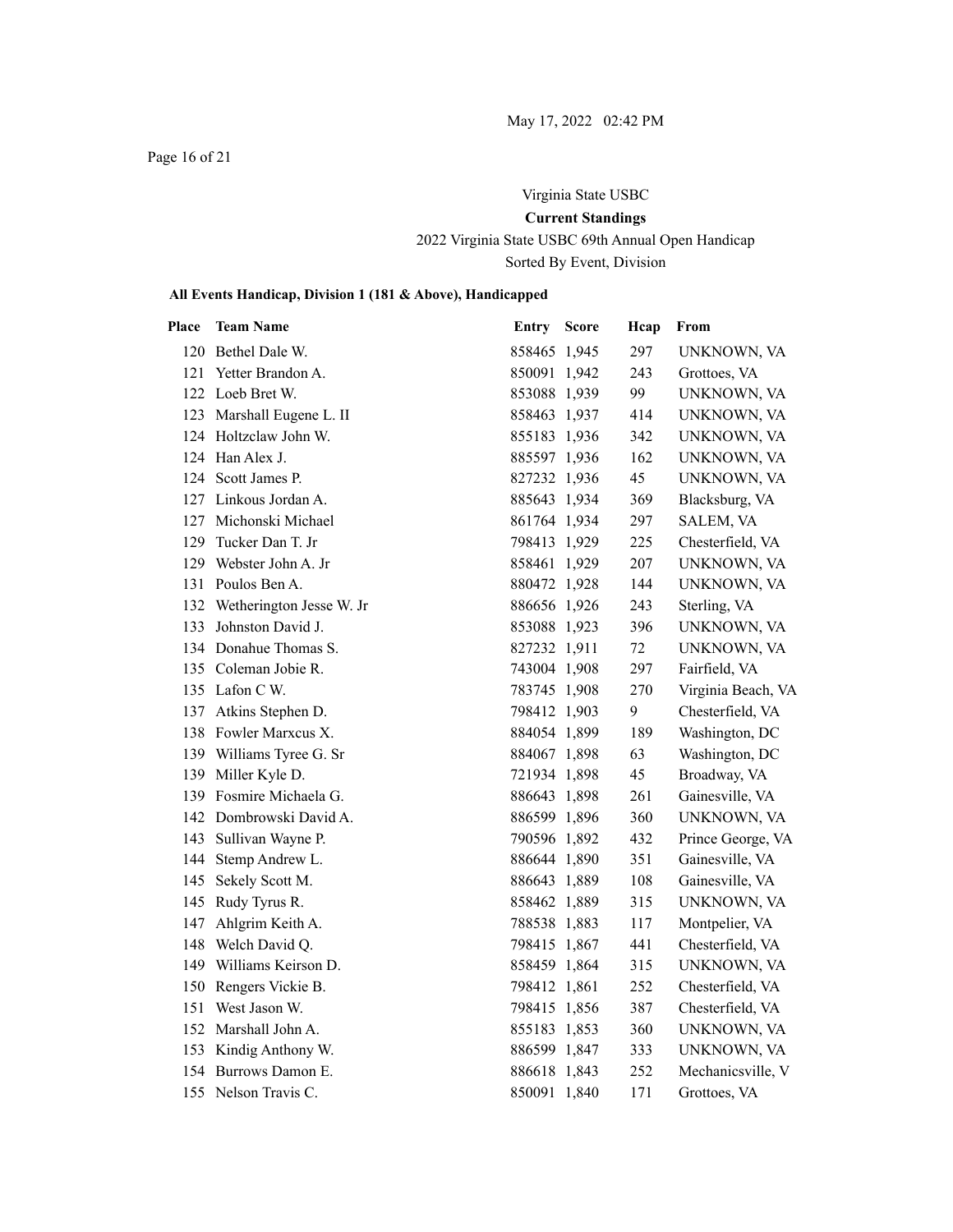| 156 Hatfield Thomas V. | 886599 1.836 | 216            | UNKNOWN, VA      |
|------------------------|--------------|----------------|------------------|
| 157 Ellinger James S.  | 708552 1,831 | $\overline{0}$ | Buena Vista, VA  |
| 158 Tsugawa James J.   | 789626 1,827 | 108            | Arlington, VA    |
| 159 Riley Harvey R.    | 861764 1,826 | 117            | <b>SALEM, VA</b> |
| 160 Woodruff Paul T.   | 788536 1,822 | 117            | Montpelier, VA   |
| 161 Majors William S.  | 789626 1,820 | 216            | Arlington, VA    |
| 161 Roberson Darryl L. | 886646 1,820 | 207            | Gainesville, VA  |
| 163 Yetter Thomas E.   | 850091 1,802 | $\overline{0}$ | Grottoes, VA     |
| 164 Robey Ronny L.     | 886643 1.799 | 45             | Gainesville, VA  |
| 165 Clark Taylor       | 885551 1,767 | 104            | UNKNOWN, VA      |

May 17, 2022 02:42 PM

Page 17 of 21

# Virginia State USBC **Current Standings** 2022 Virginia State USBC 69th Annual Open Handicap

#### Sorted By Event, Division

#### **All Events Handicap, Division 1 (181 & Above), Handicapped**

| Place | <b>Team Name</b>       | Entry        | <b>Score</b> | Hcap | From            |
|-------|------------------------|--------------|--------------|------|-----------------|
|       | 166 Skidmore Scott W.  | 789626 1.755 |              | 189  | Arlington, VA   |
|       | 167 Mabry James W.     | 814497 1,735 |              | 99   | UNKNOWN, VA     |
|       | 168 Lee James D. Jr.   | 788538 1,474 |              | 223  | Montpelier, VA  |
|       | 169 Comer Christopher  | 788538 1,426 |              | 234  | Montpelier, VA  |
|       | 170 Dalton Steven W.   | 788536 1,155 |              | 156  | Montpelier, VA  |
|       | 171 Peacock William M. | 863120 695   |              | 117  | Springfield, VA |
|       | 172 Callahan Shawn M.  | 863120 660   |              | 36   | Springfield, VA |
| 173.  | Callahan Gareth T      | 863120 605   |              | 129  | Springfield, VA |

The lowest score to cash is 605.

#### **All Events Handicap, Division 2 (180 & Below), Handicapped**

| Place | <b>Team Name</b>       | Entry        | <b>Score</b> | Hcap | From               |
|-------|------------------------|--------------|--------------|------|--------------------|
|       | Rhones Carletha O.     | 884055 2,348 |              | 693  | Washington, DC     |
|       | 2 Booth Brandon S.     | 885644 2,302 |              | 558  | Blacksburg, VA     |
| 3     | Watkins Tamara S.      | 875461 2,294 |              | 774  | Waldorf, MD        |
|       | 4 Oakley Denver R. III | 886618 2,284 |              | 936  | Mechanicsville, V  |
| 5     | Rose Antwon S.         | 843501 2.255 |              | 513  | UNKNOWN, VA        |
|       | 6 Smith Lauren A.      | 814497 2,209 |              | 657  | UNKNOWN, VA        |
|       | Taylor Page L.         | 798414 2,205 |              | 738  | Chesterfield, VA   |
| 8     | Knox Thomas J.         | 880472 2,193 |              | 612  | UNKNOWN, VA        |
| 8     | Turner David E.        | 827233 2,193 |              | 459  | UNKNOWN, VA        |
| 10    | Harge Angela M.        | 886639 2,189 |              | 612  | Fredericksburg, VA |
| 11    | Denton Max D.          | 886599 2,188 |              | 558  | UNKNOWN, VA        |
| 12    | Atkins Birgitta A.     | 798411 2,186 |              | 1107 | Chesterfield, VA   |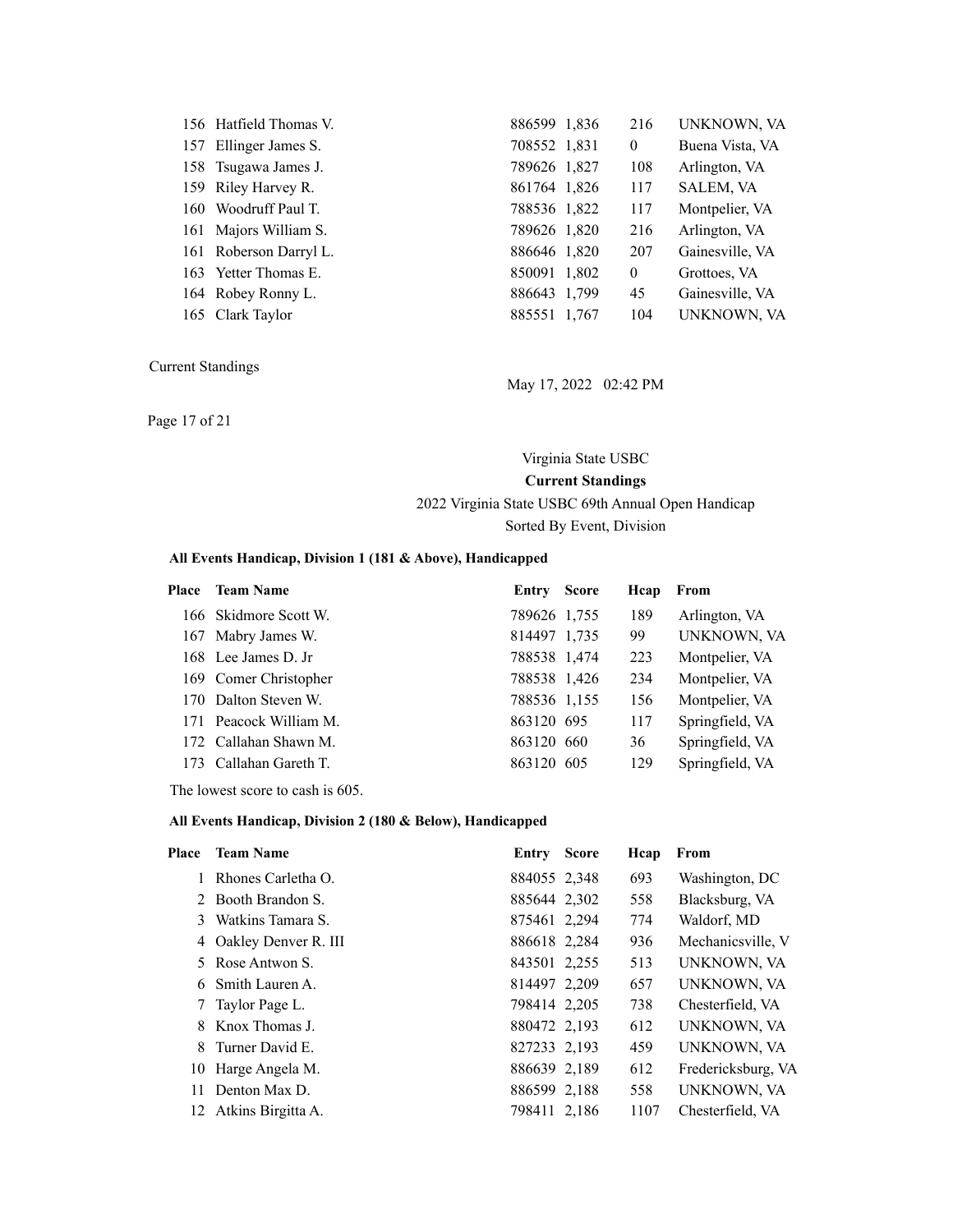|    | 12 Linkous Joseph R. | 885643 2,186 | 639 | Blacksburg, VA     |
|----|----------------------|--------------|-----|--------------------|
| 14 | Tinsley Martessa D.  | 884055 2,185 | 450 | Washington, DC     |
| 15 | Queen Karen S.       | 855181 2,174 | 765 | UNKNOWN, VA        |
| 16 | Issa Mohammed        | 885644 2,173 | 630 | Blacksburg, VA     |
| 17 | Reid Stephanie N.    | 721934 2,168 | 729 | Broadway, VA       |
| 18 | Coffey Edward L.     | 708552 2,165 | 477 | Buena Vista, VA    |
| 19 | Griscom Karen M.     | 790596 2,157 | 801 | Prince George, VA  |
| 20 | Feaster William E.   | 798411 2,156 | 990 | Chesterfield, VA   |
| 21 | Nelson Shirley A.    | 874757 2,152 | 792 | Clinton, MD        |
| 22 | Reuss-Dean Cheyanne  | 886644 2.151 | 504 | Gainesville, VA    |
| 23 | Casey Lenn R.        | 855184 2,146 | 540 | UNKNOWN, VA        |
| 24 | Orfield Patricia D.  | 886609 2,137 | 774 | Chesterfield, VA   |
| 25 | Speidel James L.     | 790596 2,130 | 531 | Prince George, VA  |
| 26 | Grey Richard L. Jr   | 885621 2,129 | 477 | Nokesville, VA     |
| 27 | Shaw Taysha L.       | 874757 2,125 | 945 | Clinton, MD        |
| 28 | Marks Wesley         | 885597 2,122 | 702 | UNKNOWN, VA        |
| 29 | Neidig John L.       | 885768 2,120 | 495 | UNKNOWN, VA        |
| 30 | Wright Tara H.       | 886618 2,119 | 900 | Mechanicsville, V  |
| 31 | Skaggs Harry A.      | 783745 2,097 | 513 | Virginia Beach, VA |
| 32 | Eberly Chelsea R.    | 886646 2,089 | 513 | Gainesville, VA    |
| 32 | Webb Corey T.        | 885646 2,089 | 558 | Blacksburg, VA     |
| 34 | Warren David S.      | 814520 2,088 | 702 | Dublin, VA         |

May 17, 2022 02:42 PM

Page 18 of 21

# Virginia State USBC **Current Standings** 2022 Virginia State USBC 69th Annual Open Handicap Sorted By Event, Division

#### **All Events Handicap, Division 2 (180 & Below), Handicapped**

| <b>Place</b> | <b>Team Name</b>        | Entry        | <b>Score</b> | Hcap | From               |
|--------------|-------------------------|--------------|--------------|------|--------------------|
|              | 35 Yetter Amber E.      | 850091 2,086 |              | 774  | Grottoes, VA       |
|              | 35 Shupe Michael W.     | 798411 2,086 |              | 585  | Chesterfield, VA   |
|              | 37 Phillips Timothy J.  | 885646 2,082 |              | 684  | Blacksburg, VA     |
| 38.          | Simmons Dale E.         | 788950 2,078 |              | 513  | Elkton, VA         |
|              | 39 Blevins James T.     | 708552 2,069 |              | 234  | Buena Vista, VA    |
|              | 40 Hansen Amanda G.     | 827233 2,066 |              | 657  | UNKNOWN, VA        |
|              | 41 Pezzella Tony J.     | 783745 2,054 |              | 675  | Virginia Beach, VA |
|              | 42 Orfield Roger D.     | 886609 2,053 |              | 603  | Chesterfield, VA   |
|              | 43 Green Helen M.       | 855184 2,050 |              | 855  | UNKNOWN, VA        |
|              | 44 McDaniel Sean C.     | 790596 2,047 |              | 495  | Prince George, VA  |
|              | 45 Abrams Thomas C.     | 886625 2,029 |              | 450  | UNKNOWN, VA        |
|              | 46 Cullers Robbie E. II | 788950 2,028 |              | 468  | Elkton, VA         |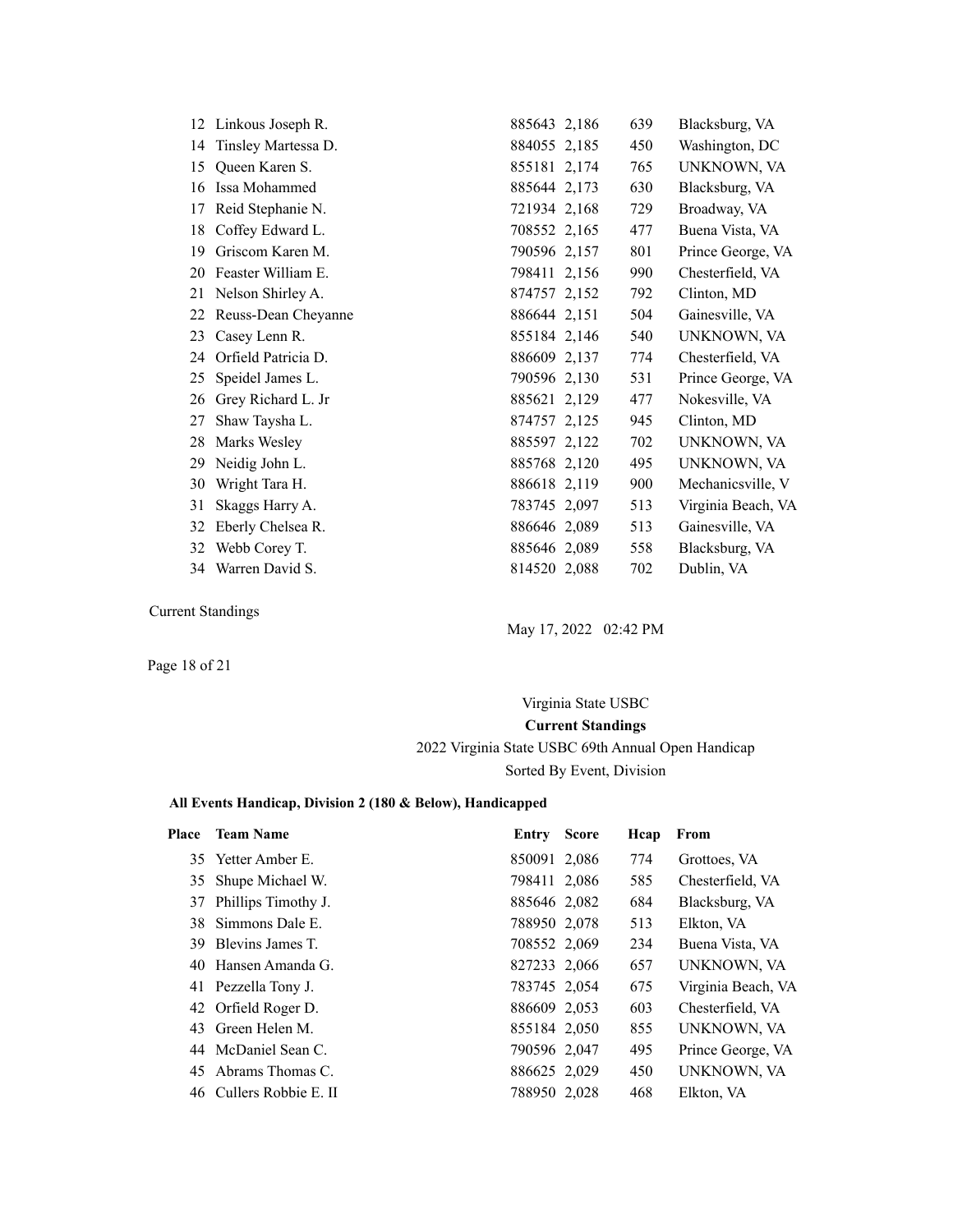| 47 | Ayers Melissa T.        | 743004 2,027 | 744 | Fairfield, VA      |
|----|-------------------------|--------------|-----|--------------------|
| 47 | Williams Jerome H. Sr   | 855181 2,027 | 630 | UNKNOWN, VA        |
| 49 | Lancaster John W.       | 874757 2,026 | 477 | Clinton, MD        |
| 50 | Bluford Jeffrey W. Sr   | 858459 2,013 | 468 | UNKNOWN, VA        |
| 51 | Robinson David D. Jr    | 874757 2,011 | 459 | Clinton, MD        |
| 52 | Lee Christine           | 855181 2,008 | 729 | UNKNOWN, VA        |
| 53 | Jenkins Sherika N.      | 886639 2,000 | 504 | Fredericksburg, VA |
| 54 | Eatmon Curtis A.        | 858459 1,998 | 468 | UNKNOWN, VA        |
| 54 | Gray Cheryl T.          | 853088 1,998 | 531 | UNKNOWN, VA        |
| 56 | Robinson Solomon        | 858459 1,990 | 468 | UNKNOWN, VA        |
| 57 | Gay Les Jr              | 855183 1,980 | 567 | UNKNOWN, VA        |
| 58 | Crawford C. Brantley    | 783745 1,969 | 756 | Virginia Beach, VA |
| 59 | Johnson Mark S.         | 798413 1,966 | 621 | Chesterfield, VA   |
| 60 | Johnston Lisa S.        | 885768 1,965 | 486 | UNKNOWN, VA        |
| 61 | Cullers Robert E.       | 788950 1,953 | 549 | Elkton, VA         |
| 62 | Christmas Garland L. Sr | 858465 1,935 | 513 | UNKNOWN, VA        |
| 63 | Cochran Kristie L.      | 798414 1,925 | 504 | Chesterfield, VA   |
| 64 | Lineberry Shannon Q.    | 743004 1,923 | 297 | Fairfield, VA      |
| 65 | Wright Michael T. Jr    | 886618 1,920 | 486 | Mechanicsville, V  |
| 66 | Phillips Harold D.      | 885646 1,874 | 819 | Blacksburg, VA     |
| 67 | Preston Derek A.        | 843501 1,869 | 513 | UNKNOWN, VA        |
| 68 | Atkins William G. Jr    | 798411 1,327 | 474 | Chesterfield, VA   |
| 69 | Stalker Matthew C.      | 863120 750   | 219 | Springfield, VA    |

The lowest score to cash is 750.

#### **All Events Scratch, All Events Scratch, Scratch**

| <b>Place</b> Team Name  | Entry        | <b>Score</b> | Hcap | From               |
|-------------------------|--------------|--------------|------|--------------------|
| 1 Cole Kevin W.         | 886644 2,172 |              |      | Gainesville, VA    |
| 2 Hansen Christopher A. | 827232 2,065 |              |      | <b>UNKNOWN, VA</b> |
| 3 Dickerson Dmitri A.   | 884067 2,043 |              |      | Washington, DC     |
| 4 Hester Jamie D. Jr    | 886644 2,042 |              |      | Gainesville, VA    |
| 5 Brownie Robert A.     | 886609 2,011 |              |      | Chesterfield, VA   |
| 6 Samick Michael R.     | 788537 2,001 |              |      | Montpelier, VA     |
| 7 Clay Kristan S.       | 884055 1,996 |              |      | Washington, DC     |
|                         |              |              |      |                    |

#### Current Standings

Page 19 of 21

May 17, 2022 02:42 PM

Virginia State USBC **Current Standings** 2022 Virginia State USBC 69th Annual Open Handicap Sorted By Event, Division

**All Events Scratch, All Events Scratch, Scratch**

Place Team Name **Entry Score Hcap From**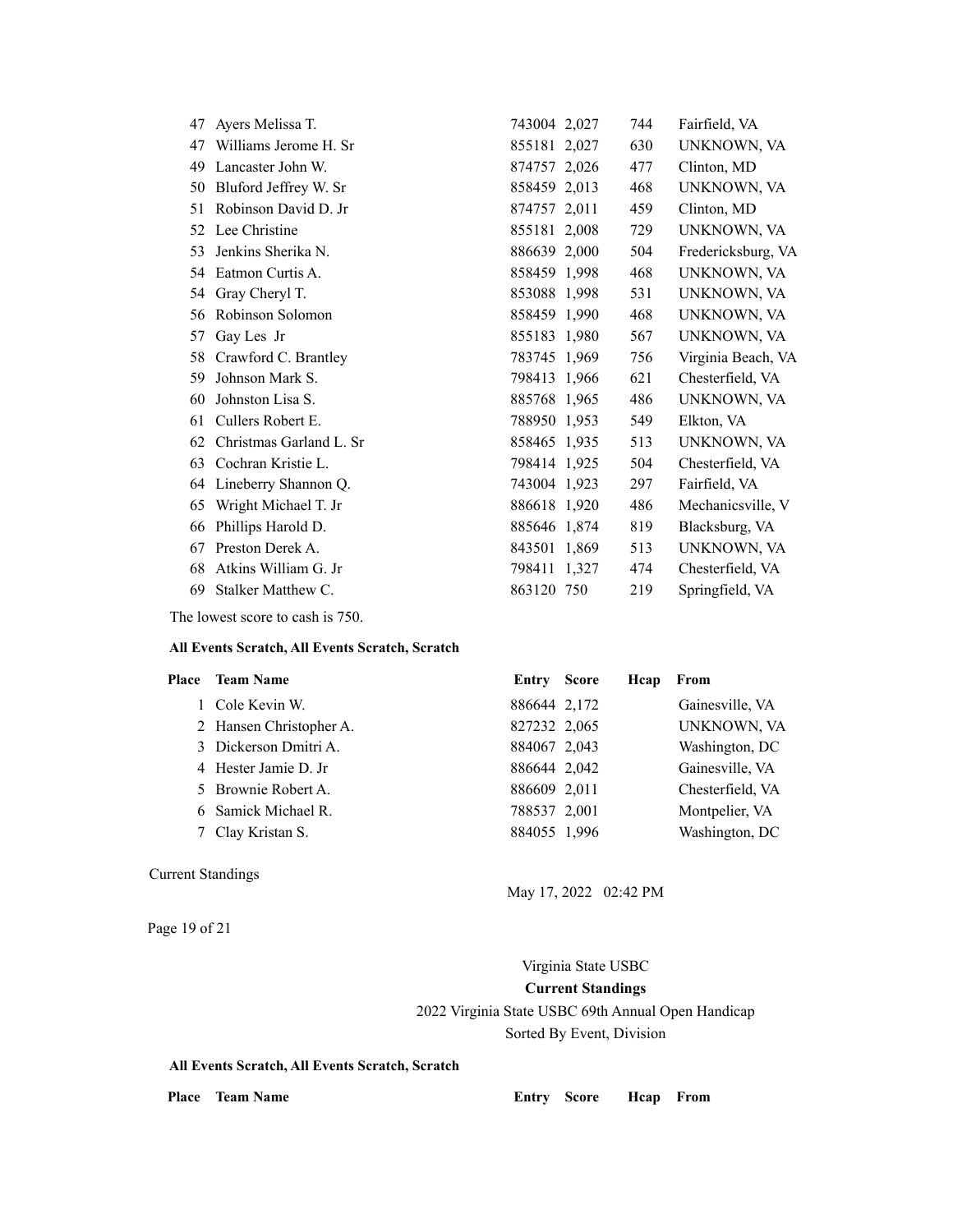|     | 8 Kubyako Nicholas A.     | 788536 1,983 | Montpelier, VA     |
|-----|---------------------------|--------------|--------------------|
| 9   | Thompson Ciara N.         | 884055 1,964 | Washington, DC     |
|     | 10 Allen Anthony B.       | 884067 1,945 | Washington, DC     |
|     | 11 Martin Aden J.         | 854284 1,941 | Salem, VA          |
| 12  | Emerson Robert W.         | 858463 1,940 | UNKNOWN, VA        |
| 13  | Baker Darren C.           | 886646 1,937 | Gainesville, VA    |
|     | 14 Vicars Caleb A.        | 875461 1,935 | Waldorf, MD        |
| 15  | Orfield Robert D.         | 886609 1,934 | Chesterfield, VA   |
| 15  | Campbell Andrew T.        | 855180 1,934 | UNKNOWN, VA        |
| 17  | Rollins Derrick R. Sr     | 886646 1,925 | Gainesville, VA    |
| 18  | Abt Jeff                  | 827232 1,916 | UNKNOWN, VA        |
|     | 19 Lanier Jeffery A.      | 858460 1,910 | UNKNOWN, VA        |
|     | 20 Matthews Lowell A.     | 858460 1,907 | UNKNOWN, VA        |
| 21  | Marks Charles B.          | 885597 1,899 | UNKNOWN, VA        |
| 22. | James Mark N.             | 858463 1,896 | UNKNOWN, VA        |
| 23  | Atkins Stephen D.         | 798412 1,894 | Chesterfield, VA   |
|     | 24 Kessel David E. Jr     | 854284 1,893 | Salem, VA          |
| 25  | Scott James P.            | 827232 1,891 | UNKNOWN, VA        |
|     | 26 Hurst Troy W.          | 814520 1,890 | Dublin, VA         |
| 27  | Miller Robert D.          | 721934 1,884 | Broadway, VA       |
| 28. | Callis Sherman C. Jr      | 855182 1,881 | UNKNOWN, VA        |
|     | 28 Sutton Stephanie M.    | 885621 1,881 | Nokesville, VA     |
| 30  | Smith Robert P. Jr        | 814497 1,874 | UNKNOWN, VA        |
| 31  | Matthews Larryl A.        | 858463 1,869 | UNKNOWN, VA        |
| 32  | Williams Albert G. Sr     | 788537 1,868 | Montpelier, VA     |
|     | 33 Gorlinsky Michael L.   | 885621 1,866 | Nokesville, VA     |
|     | 34 Layne Aaron F. Sr      | 798412 1,862 | Chesterfield, VA   |
| 35  | <b>Stephens Alexander</b> | 875461 1,858 | Waldorf, MD        |
|     | 36 Donathan William L.    | 814497 1,854 | UNKNOWN, VA        |
|     | 37 Miller Kyle D.         | 721934 1,853 | Broadway, VA       |
|     | 38 Fellin Shawn D.        | 788536 1,841 | Montpelier, VA     |
|     | 39 Donahue Thomas S.      | 827232 1,839 | UNKNOWN, VA        |
|     | 40 Williams Tyree G. Sr   | 884067 1,835 | Washington, DC     |
|     | 41 Ellinger James S.      | 708552 1,831 | Buena Vista, VA    |
| 42  | Norman Angela H.          | 798412 1,829 | Chesterfield, VA   |
| 43  | Zimmerman Michael P.      | 885597 1,825 | UNKNOWN, VA        |
|     | 44 Marshall Keith L.      | 858460 1,815 | <b>UNKNOWN, VA</b> |
| 45  | Yetter Thomas E.          | 850091 1,802 | Grottoes, VA       |
| 46  | Griffin Allen L.          | 861764 1,800 | SALEM, VA          |
| 46  | Thompson Tubar            | 855180 1,800 | UNKNOWN, VA        |
| 48  | Brooks Leo N.             | 788537 1,795 | Montpelier, VA     |
| 49. | Carter Diamond            | 855180 1,794 | UNKNOWN, VA        |
| 49  | Wise Amanda N.            | 884054 1,794 | Washington, DC     |
| 51  | Blowers Don E.            | 798413 1,793 | Chesterfield, VA   |
| 52  | Brown Richard T. Jr       | 855180 1,789 | UNKNOWN, VA        |
|     | 53 Drakes Luis A.         | 855182 1,784 | UNKNOWN, VA        |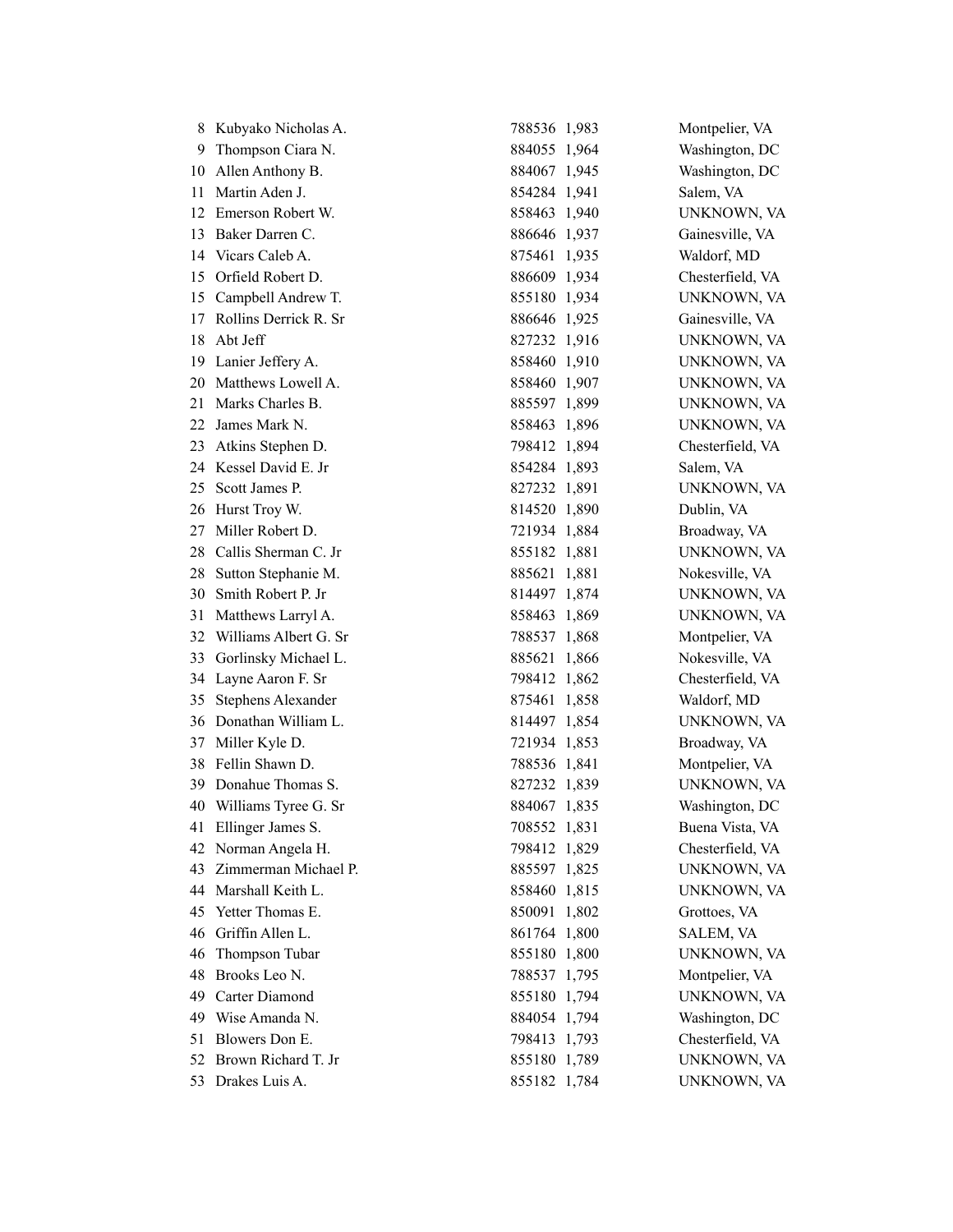May 17, 2022 02:42 PM

Page 20 of 21

# Virginia State USBC **Current Standings** 2022 Virginia State USBC 69th Annual Open Handicap

Sorted By Event, Division

#### **All Events Scratch, All Events Scratch, Scratch**

| Place | <b>Team Name</b>       | Entry        | <b>Score</b> | Hcap | From             |
|-------|------------------------|--------------|--------------|------|------------------|
| 54    | Sekely Scott M.        | 886643 1,781 |              |      | Gainesville, VA  |
| 55    | Smith Billy Jr         | 861764 1,767 |              |      | SALEM, VA        |
| 56    | Ahlgrim Keith A.       | 788538 1,766 |              |      | Montpelier, VA   |
| 57    | Bradley Scott J.       | 885644 1,759 |              |      | Blacksburg, VA   |
| 58    | Robey Ronny L.         | 886643 1,754 |              |      | Gainesville, VA  |
|       | 59 Humphreys Bryan L.  | 854284 1,745 |              |      | Salem, VA        |
|       | 60 Roy Kevin A.        | 855182 1,740 |              |      | UNKNOWN, VA      |
| 61    | Terrant Robert B.      | 885621 1,737 |              |      | Nokesville, VA   |
| 62    | Guilliams Doyle D.     | 854284 1,730 |              |      | Salem, VA        |
| 63    | Campbell C Wade        | 843501 1,727 |              |      | UNKNOWN, VA      |
| 64    | Russell Jeffrey M.     | 858460 1,726 |              |      | UNKNOWN, VA      |
| 65    | Bradham Joseph C.      | 788538 1,720 |              |      | Montpelier, VA   |
| 66    | Tsugawa James J.       | 789626 1,719 |              |      | Arlington, VA    |
| 67    | Wolde Samuel           | 875461 1,713 |              |      | Waldorf, MD      |
| 68    | Fowler Marxcus X.      | 884054 1,710 |              |      | Washington, DC   |
| 69    | Watkins Tyrone R. Jr   | 884054 1,709 |              |      | Washington, DC   |
| 69    | Riley Harvey R.        | 861764 1,709 |              |      | SALEM, VA        |
| 71    | Woodruff Paul T.       | 788536 1,705 |              |      | Montpelier, VA   |
| 72    | Yetter Brandon A.      | 850091 1,699 |              |      | Grottoes, VA     |
| 73    | Foltz Alan W.          | 886643 1,697 |              |      | Gainesville, VA  |
| 74    | Nelson Travis C.       | 850091 1,669 |              |      | Grottoes, VA     |
|       | 75 Clark Taylor        | 885551 1,663 |              |      | UNKNOWN, VA      |
| 76    | Houff Timothy B.       | 855181 1,662 |              |      | UNKNOWN, VA      |
| 77    | Rhones Carletha O.     | 884055 1,655 |              |      | Washington, DC   |
| 78    | Grey Richard L. Jr     | 885621 1,652 |              |      | Nokesville, VA   |
| 79    | Reuss-Dean Cheyanne    | 886644 1,647 |              |      | Gainesville, VA  |
| 80    | Greene Evelyn C.       | 855182 1,642 |              |      | UNKNOWN, VA      |
| 80    | Williams Yolanda S.    | 884054 1,642 |              |      | Washington, DC   |
|       | 82 Fosmire Michaela G. | 886643 1,637 |              |      | Gainesville, VA  |
|       | 82 Michonski Michael   | 861764 1,637 |              |      | SALEM, VA        |
| 84    | Mabry James W.         | 814497 1,636 |              |      | UNKNOWN, VA      |
| 85    | Alston Troy M.         | 788537 1,634 |              |      | Montpelier, VA   |
| 86    | Roberson Darryl L.     | 886646 1,613 |              |      | Gainesville, VA  |
|       | 87 Rengers Vickie B.   | 798412 1,609 |              |      | Chesterfield, VA |
|       |                        |              |              |      |                  |